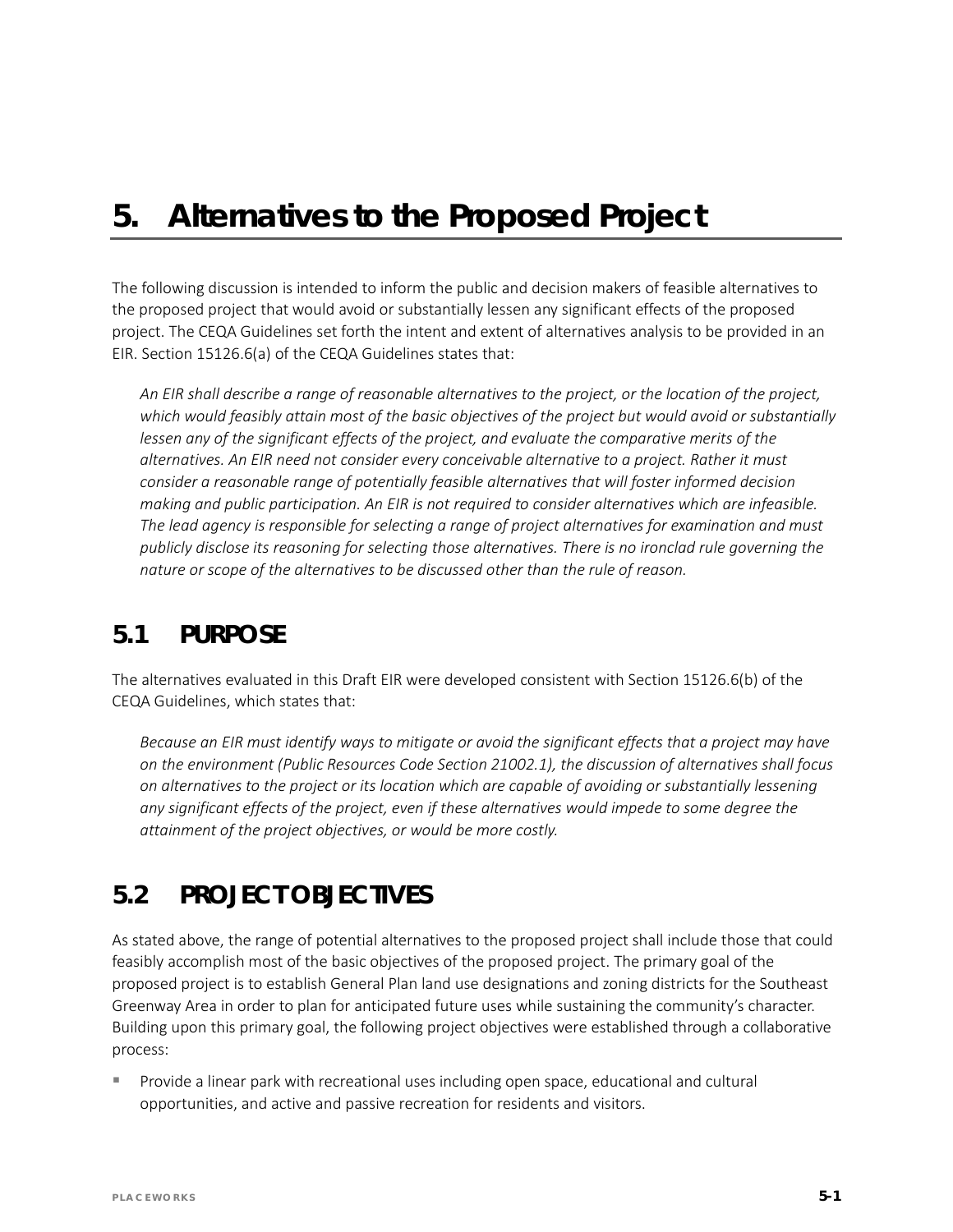- **Provide continuous pedestrian, bicycle, and non-motorized transportation connections from Spring** Lake Regional Park to Farmers Lane and links to downtown Santa Rosa, surrounding neighborhoods and schools, and the regional trail system.
- Provide opportunities for high-density residential, retail, commercial, and public/institutional land uses.
- Enhance and protect wetlands, wildlife habitat, groundwater and air quality through sustainable development practices.
- Support a walkable and livable neighborhood, promote economic vitality, and encourage social equity.
- **Promote public safety and respect the character of adjacent neighborhoods.**

# **5.3 SELECTION OF A REASONABLE RANGE OF ALTERNATIVES**

Section 15126.6(c) of the State CEQA Guidelines states:

*The range of potential alternatives to the proposed project shall include those that could feasibly accomplish most of the basic objectives of the project and could avoid or substantially lessen one or more of the significant effects. The EIR should briefly describe the rationale for selecting the alternatives to be discussed. The EIR should also identify any alternatives that were considered by the lead agency but were rejected as infeasible during the scoping process and briefly explain the reasons underlying the lead agency's determination. Additional information explaining the choice of alternatives may be included in the administrative record. Among the factors that may be used to eliminate alternatives from detailed consideration in an EIR are: (i) failure to meet most of the basic project objectives, (ii) infeasibility, or (iii) inability to avoid significant environmental impacts.*

## **5.3.1 ALTERNATIVES CONSIDERED AND REJECTED**

As described above, Section 15126.6(c) of the State CEQA Guidelines requires EIRs to identify any alternatives that were considered by the lead agency, but were rejected as infeasible during the scoping process, and briefly explain the reasons underlying the lead agency's determination. Section 15126.6(c) provides that among the factors that may be used to eliminate alternatives from detailed consideration in and EIR are (i) failure to meet most of the basic project objectives, (ii) infeasibility, or (iii) inability to avoid significant environmental impacts.

As described in Chapter 3, Project Description, of this Draft EIR, on October 6, 2015, the City initiated a year-long planning process to identify alternative land uses for the project site. The City met with key stakeholders, held several community workshops, and established a Technical Advisory Committee to identify the community's vision for the Southeast Greenway Area. Based on the feedback received, the City prepared Draft Guiding Principles and three alternatives for Land Use and Circulation Concepts for the project site. The Draft Guiding Principles focused on establishing a framework for land use planning, design, and development for the Southeast Greenway Area, while the alternatives included various options for connections for non-motorized travel linking Spring Lake Regional Park to Farmers Lane and beyond. The first alternative, the Minimal Footprint Alternative, emphasized parks and recreation and included up to 49.5 acres of park and recreational uses (including open space, habitat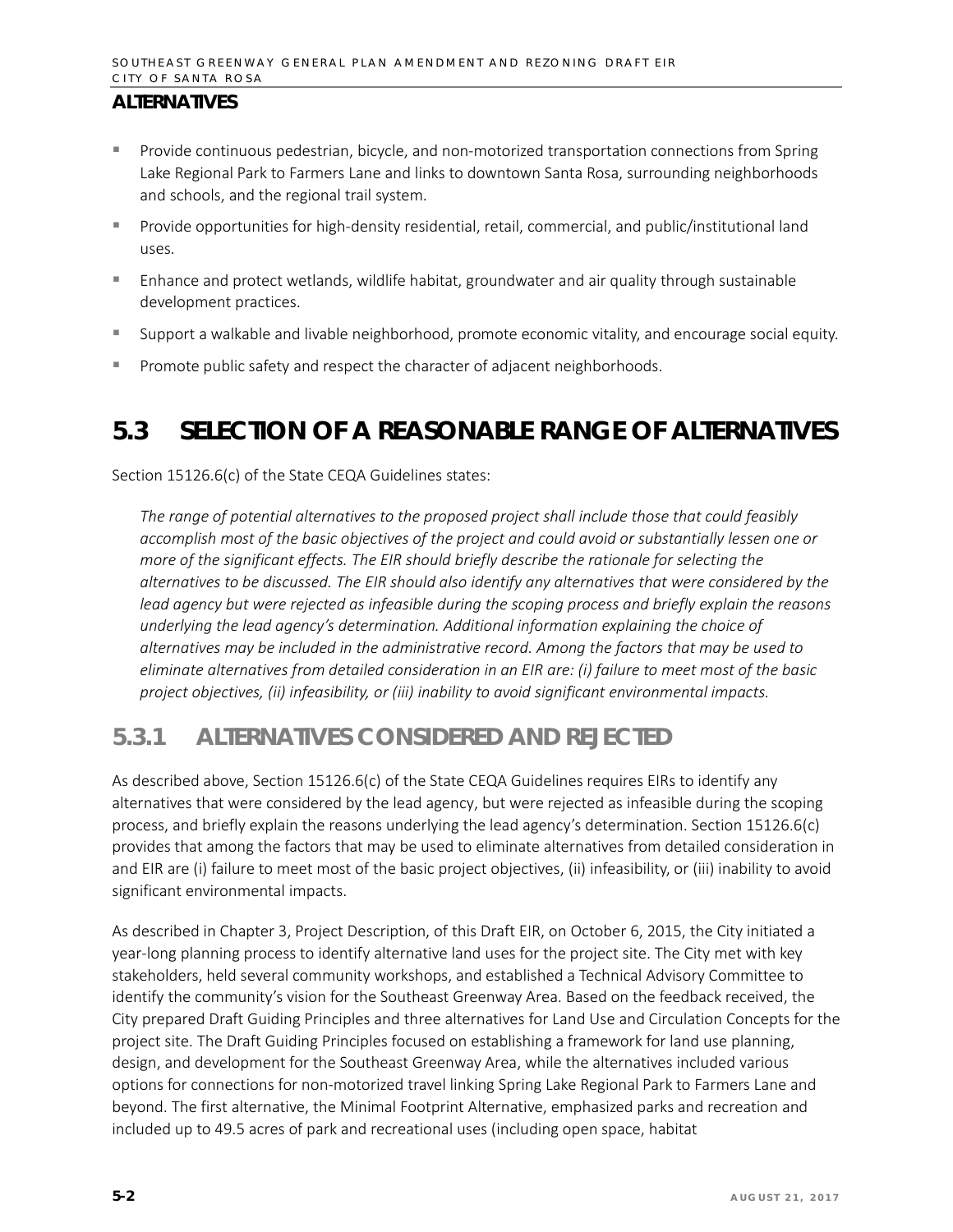restoration/enhancement areas, urban agriculture uses, active and passive recreational uses, school facilities for joint-use recreation and/or outdoor classrooms, and community gathering space), 75 multifamily units, and 20,000 square feet of commercial space. The second alternative, the Active to Tranquil Alternative, emphasized a range of active development uses and a range of tranquil park and recreational uses in the eastern portion near Spring Lake Regional Park. The Active to Tranquil Alternative included up to 42 acres of park and recreational uses (including open space, habitat restoration/enhancement areas, urban agriculture uses, active and passive recreational uses, school facilities for joint-use recreation and/or outdoor classrooms, and community gathering space), 150 multi-family units, and 22,000 square feet of commercial space (including lodging). The third alternative, the Nodes of Activity Alternative, focused on nodes of housing and retail uses at the major streets and recreational and agricultural activity at the intersections of pathways. The Nodes of Activity Alternative included up to 46 acres of park and recreational uses (including open space, habitat restoration/enhancement areas, urban agriculture uses, active and passive recreational uses, school facilities for joint-use recreation and/or outdoor classrooms, and community gathering space), 120 multi-family units and 24,000 square feet of commercial space.

On November 1, 2016, the City Council and Planning Commission reviewed the Draft Guiding Principles and the three alternatives for Land Use and Circulation Concepts for the project site. The City Council and Planning Commission directed staff to include more housing and merge components of each alternative to create a single Draft Land Use and Circulation Concept alternative which is the proposed preferred alternative that is analyzed in this Draft EIR. Accordingly, the Minimal Footprint Alternative, the Active to Tranquil Alternative, and the Nodes of Activity Alternative were rejected because they did not meet the most basic project objectives.

## **5.3.2 ALTERNATIVES ANALYSIS**

In accordance with the CEQA Guidelines, four project alternatives and the comparative merits of the alternatives are discussed below. All of the potential environmental impacts associated with adoption and implementation of the proposed project were found to be either *less than significant* without mitigation or *less than significant with mitigation*, with the exception of some impacts associated with air quality and transportation and circulation, which were found to be *significant and unavoidable with mitigation measures*. The alternatives were selected because of their potential to further reduce and avoid these impacts. The alternatives to be analyzed in comparison to the proposed project include:

- No Project Alternative
- No Commercial/Residential Development Alternative
- No Commercial Development
- Reduced Residential Development Alternative

The first alternative discussed is the CEQA-required "No Project" Alternative and assumes the project would not be approved and the project site would remain in its current condition and therefore, would not generate new residents or employees. The second alternative, the No Commercial/Residential Alternative, assumes that the entire 57-acre Southeast Greenway Area would be developed with public park and recreational uses, including open space, only and would not include opportunities for housing or commercial development; therefore, the implementation of this alternative would also not generate new residents or employees. The third alternative, the No Commercial Development Alternative, assumes no commercial development would occur within the Southeast Greenway Area; therefore, implementation of this alternative would only generate new residents and visitors using the open space. The fourth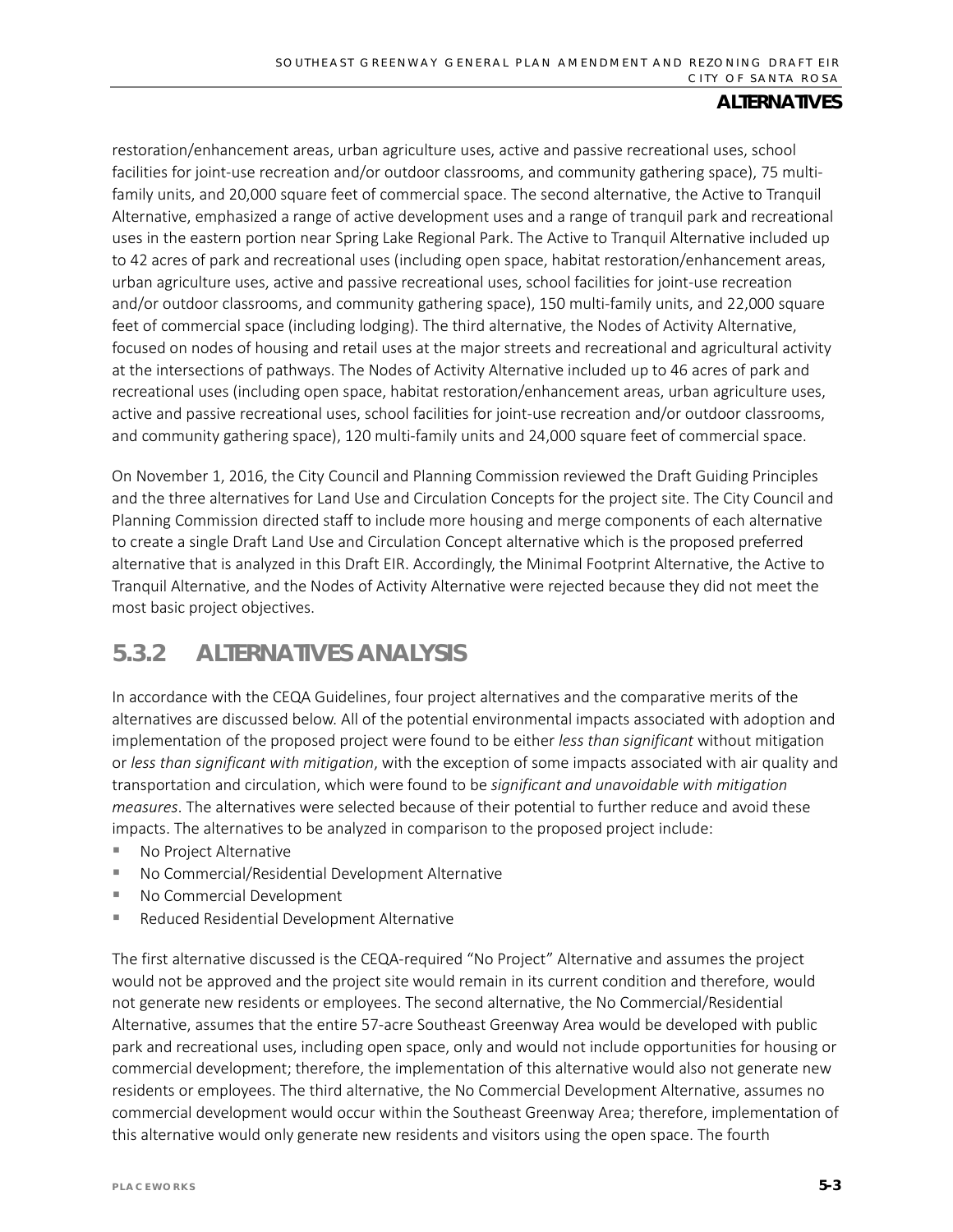alternative, the Reduced Residential Development Alternative, assumes a 50 percent reduction in the amount of future net new residential development (122 multi-family units compared to 244 units) within the Southeast Greenway Area with the same amount of commercial space as the proposed project (i.e., 12,000 square feet).

# **5.3.3 ASSUMPTIONS AND METHODOLOGY**

The alternatives analysis is presented as a comparative analysis to the proposed project. As shown on Table 5-1, development intensity for each of the alternatives varies from the proposed project.

| Category                       | Proposed<br>Project | No Project<br>Alternative <sup>c</sup> | No.<br>Commercial/Resid<br>ential Alternative <sup>d</sup> | No Commercial<br>Development<br>Alternative <sup>e</sup> | Reduced<br>Residential<br>Development<br>Alternative <sup>t</sup> |
|--------------------------------|---------------------|----------------------------------------|------------------------------------------------------------|----------------------------------------------------------|-------------------------------------------------------------------|
| Non-Residential<br>Square Feet | 12,000              | 0                                      | $\mathbf 0$                                                | 0                                                        | 12,000                                                            |
| <b>Housing Units</b>           | 244                 | 0                                      | $\mathbf 0$                                                | 244                                                      | 122                                                               |
| Park and<br>Recreational Acres | 47.2                | $\Omega$                               | 57                                                         | 47.2                                                     | 47.2                                                              |
| Population <sup>a</sup>        | 632                 | 0                                      | $\mathbf 0$                                                | 632                                                      | 316                                                               |
| Employeesb                     | 40                  | 0                                      | $\mathbf 0$                                                | 0                                                        | 40                                                                |

#### TABLE 5-1 COMPARISON OF THE ALTERNATIVES AND THE PROPOSED PROJECT

Notes:

a. Assumes 2.59 persons per household per Department of Finance, E-5 City/County Population and Housing Estimates, January 1, 2016.

b. Assumes 300 square feet per employee consistent with the General Plan, Table 2-1, Permitted Densities/Intensities under General Plan, page 2-6. c. The "No Project Alternative" assumes no development would occur within the Southeast Greenway Area and the California Department of

Transportation would retain ownership of the land.

d. The "No Commercial/Residential Alternative" assumes that the entire 57-acre project site would be developed as public open space.

e. The "No Commercial Development Alternative" assumes that no commercial development would occur within the Southeast Greenway Area.

f. The "Reduced Residential Development Alternative" assumes a 50 percent reduction in the amount of residential development that would occur within the Southeast Greenway Area.

The alternatives analysis assumes that all applicable mitigation measures recommended for the proposed project, as well as the proposed General Plan policies would apply to each alternative. The following analysis compares the potentially significant environmental impacts of the four alternatives with those of the project-related impacts for each of the environmental topics analyzed in detail in Chapter 4.1 through Chapter 4.14 of this Draft EIR. The impacts of each alternative are classified as greater, less, or essentially similar to (or comparable to) the level of impacts associated with the proposed project. Table 5-2 below, summarizes the relative impacts of each of the alternatives to the proposed project, and the sections that follow describe them in detail.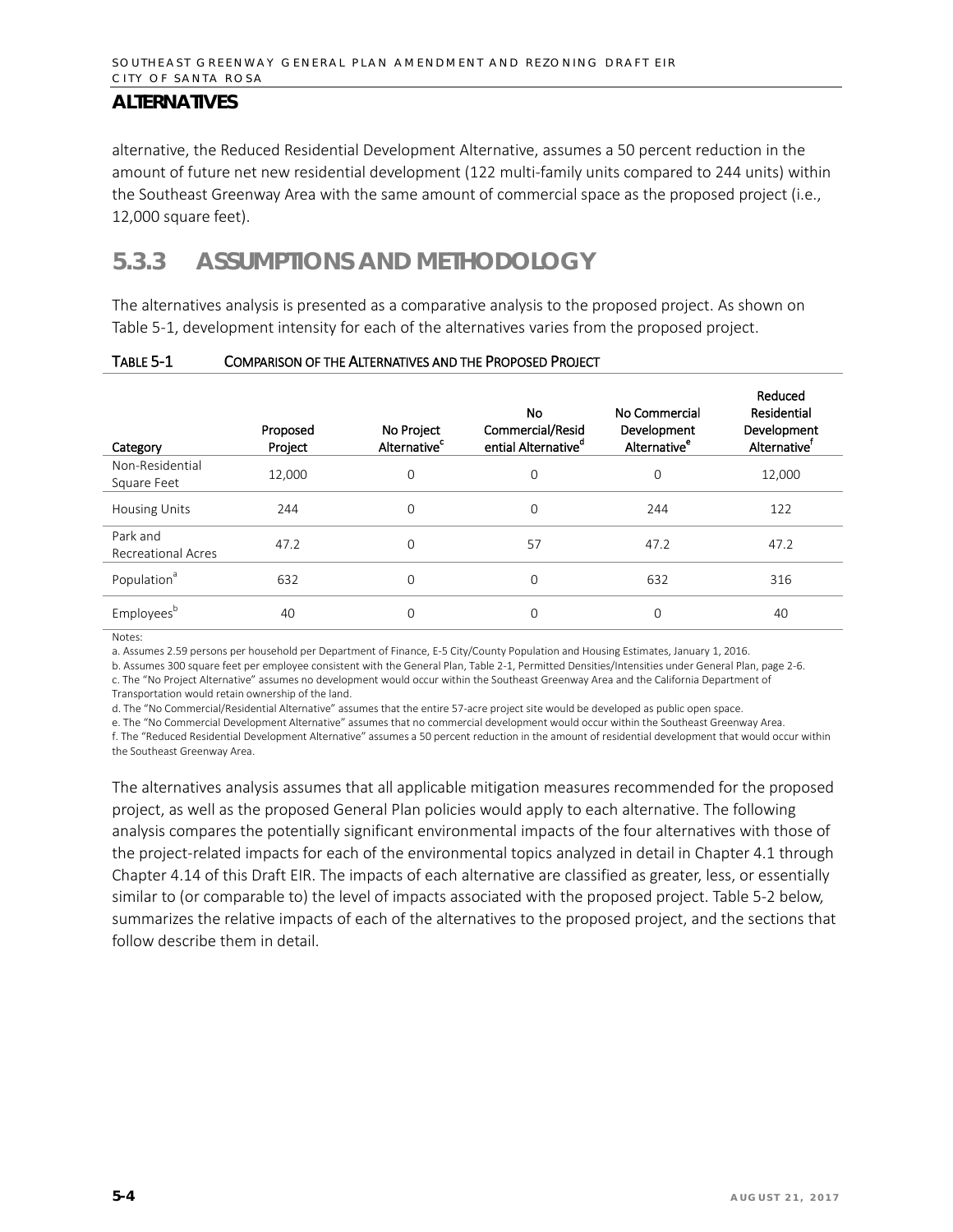|                                           |                               | No Project  | <b>No</b><br>Commercial/Resid | No Commercial<br>Development | Reduced<br><b>Residential Density</b> |
|-------------------------------------------|-------------------------------|-------------|-------------------------------|------------------------------|---------------------------------------|
| <b>Topic</b>                              | Proposed Project <sup>a</sup> | Alternative | ential Alternative            | Alternative                  | Alternative                           |
| Aesthetics                                | <b>LTS</b>                    | $\,<$       | $\,<$                         | $=$                          | $=$                                   |
| Air Quality                               | SU <sup>b</sup>               | $\,<$       | $\,<$                         | $\prec$                      | $\,<\,$                               |
| <b>Biological Resources</b>               | LTS/M                         | $\,<$       | $\,<$                         | $=$                          | $=$                                   |
| Cultural and Tribal<br>Cultural Resources | LTS/M                         | $\,<$       | $=$                           | $=$                          | $=$                                   |
| Geology and Soils                         | <b>LTS</b>                    | $\,<$       | $\,<$                         | $=$                          | $=$                                   |
| Greenhouse Gas<br>Emissions               | <b>LTS</b>                    | $\,<$       | $\,<$                         | $\prec$                      | $\,<$                                 |
| Hazards and<br>Hazardous Materials        | <b>LTS</b>                    | $\,<$       | $\,<$                         | $=$                          | $=$                                   |
| Hydrology and Water<br>Quality            | <b>LTS</b>                    | $\,<$       | $\,<$                         | $\equiv$                     | $\equiv$                              |
| Land Use and Planning                     | <b>LTS</b>                    | $\,<$       | $\equiv$                      | $=$                          | $=$                                   |
| <b>Noise</b>                              | <b>LTS</b>                    | $\,<$       | $\,<$                         | $\prec$                      | $\prec$                               |
| Population and<br>Housing                 | <b>LTS</b>                    | $\,<$       | $\,<$                         | $=$                          | $\,<$                                 |
| Public Services and<br>Recreation         | <b>LTS</b>                    | $\,<$       | $\,<$                         | $=$                          | $\,<$                                 |
| Transportation and<br>Circulation         | SU <sup>c</sup>               | $\,<$       | $\equiv$                      | $=$                          | $=$                                   |
| Utilities and Service<br>Systems          | <b>LTS</b>                    | $\,<$       | $\,<$                         | $\,<$                        | $\,<$                                 |

#### TABLE 5-2 COMPARISON OF IMPACTS FROM PROJECT ALTERNATIVES AND THE PROPOSED PROJECT

Notes:

a: The impacts listed in this column represent the highest significance determination for each respective threshold.

b. Indicates an impact at the program-level and does not directly preclude a finding of less than significant at the project-level.

c. Represents impacts to which there is no funding to implement measures that could potentially mitigate the impacts; therefore, it is infeasible for the City implement the measures that would reduce the impact.<br>
ITS Less Than Significant

Less Than Significant

LTS/M Less Than Significant with Mitigation

SU Significant and Unavoidable

- < Less impact in comparison to the proposed project
- = Similar impacts in comparison to the proposed project
- > Greater impact in comparison to the proposed project

# **5.4 NO PROJECT ALTERNATIVE**

## **5.4.1 DESCRIPTION**

Pursuant to CEQA Guidelines Section 15126.6(e)(1), the No Project Alternative is required as part of the "reasonable range of alternatives" to allow decision makers to compare the impacts of approving the proposed project with the impacts of taking no action or not approving the proposed project. Under this alternative, the proposed project would not be constructed, and the project site would remain in its current condition.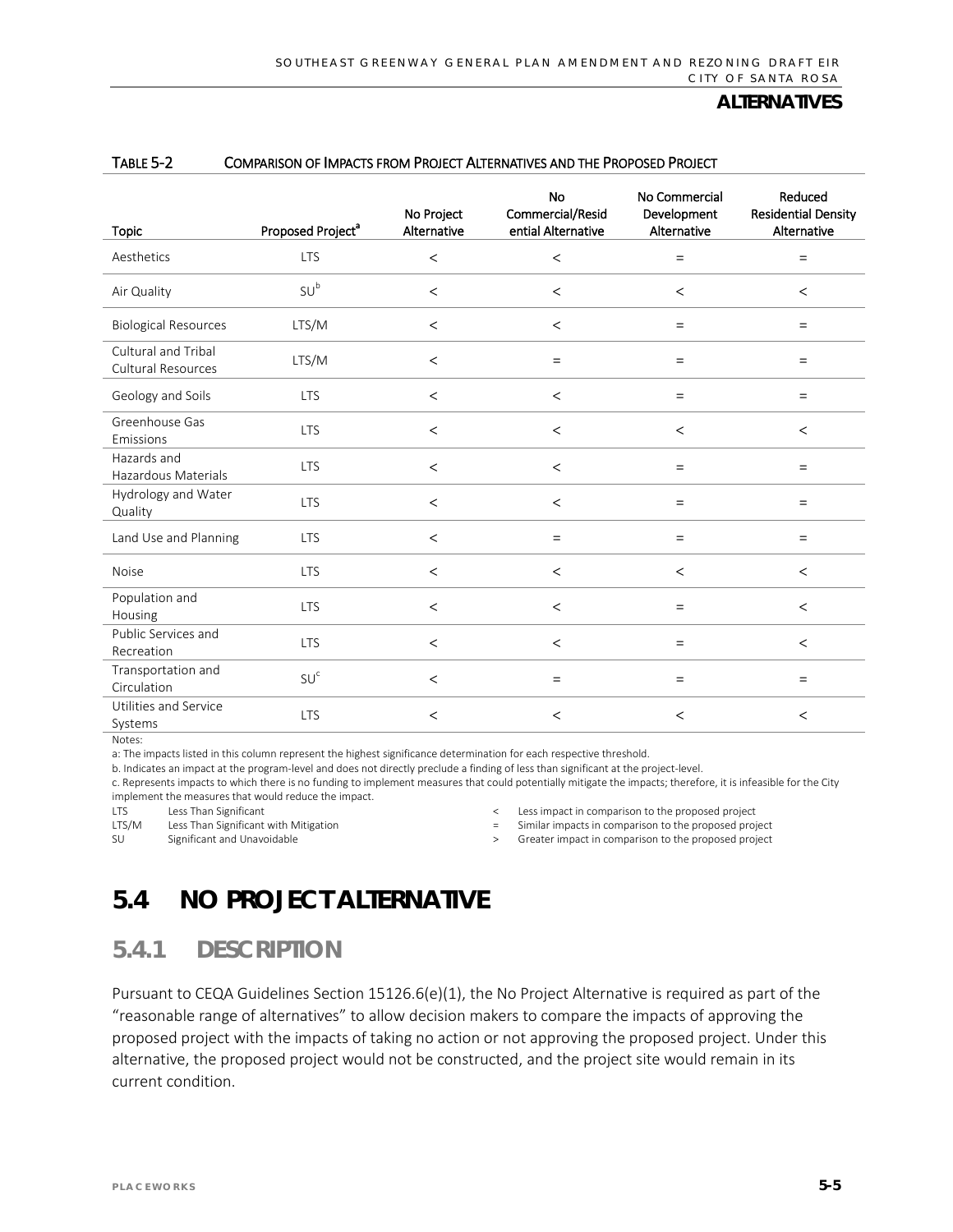The Southeast Greenway Area is comprised of approximately 57 acres of land located in southeast Santa Rosa and is currently owned by the California Department of Transportation (Caltrans). Under the No Project Alternative, Caltrans would retain ownership of the project site and the area would remain closed to the public. Accordingly, the project site does not currently have a General Plan land use designation and the zoning districts are preliminary or "remnant" zoning districts that do not authorize specific land uses. As described in Chapter 3, Project Description, of this Draft EIR, the Southeast Greenway Area is divided into three large subareas; West Subarea, Central Subarea, and East Subarea. The existing land uses of each subarea are as follows:

- West Subarea: The 18.3-acre West Subarea is primarily comprised of grassland with, numerous swales, and potential wetlands from Farmers Lane to Wanda Way. Matanzas Creek is located within this subarea, and there are a number of drainage swales that collect runoff from the property and some adjoining properties.
- **Central Subarea:** The 22.6-acre Central Subarea is primarily comprised of undeveloped land with trees along the perimeter and remnant walnut orchard on the eastern portion of the site between Wanda Way/Camden Court to Summerfield Road. The Central Subarea is primarily composed of Sierra Park Creek and Spring Creek, tributaries of Matanzas Creek, flow through this subarea.
- East Subarea: The 16.3-acre East Subarea is primarily composed of grassland and rocky outcroppings, oak woodlands, two potential wetlands, and a small remnant walnut orchard from Summerfield Road to Spring Lake Regional Park. This subarea does not have any creeks, but there are a number of drainage swales that collect runoff from the property and some adjoining properties.

As shown in Table 5-1, under the No Project Alternative potential future development of park and recreational uses including open space, multi-family residential, and commercial space would not occur. Accordingly, the No Project Alternative would not introduce new residents or employees to the Southeast Greenway Area.

## **5.4.2 IMPACT DISCUSSION**

The following analysis compares the potentially significant environmental impacts of the No Project Alternative with those of the project-related impacts for each of the environmental topics analyzed in detail in Chapter 4.1 through Chapter 4.14 of this Draft EIR. The impacts of each alternative are classified as greater, less, or essentially similar to (or comparable to) the level of impacts associated with the proposed project.

- Aesthetics: Under the No Project Alternative, the project site would remain unchanged and no habitat modifications would result. As such, potential impacts to a designated scenic vista or the visual quality or character in the vicinity of the project site would not occur. Therefore, potential impacts to aesthetic resources would be *less* than the proposed project.
- **Air Quality:** No new buildings would be constructed on the project site under the No Project Alternative. As such, the No Project Alternative would not result in future construction or operation activities that have the potential to generate air pollutants or violate air quality standards. Therefore, overall air quality impacts under the No Project Alternative would be less.
- Biological Resources: Potential impacts to special-status species, riparian habitat, wetlands and other waters, and wildlife movement opportunities or native nurseries would not occur under this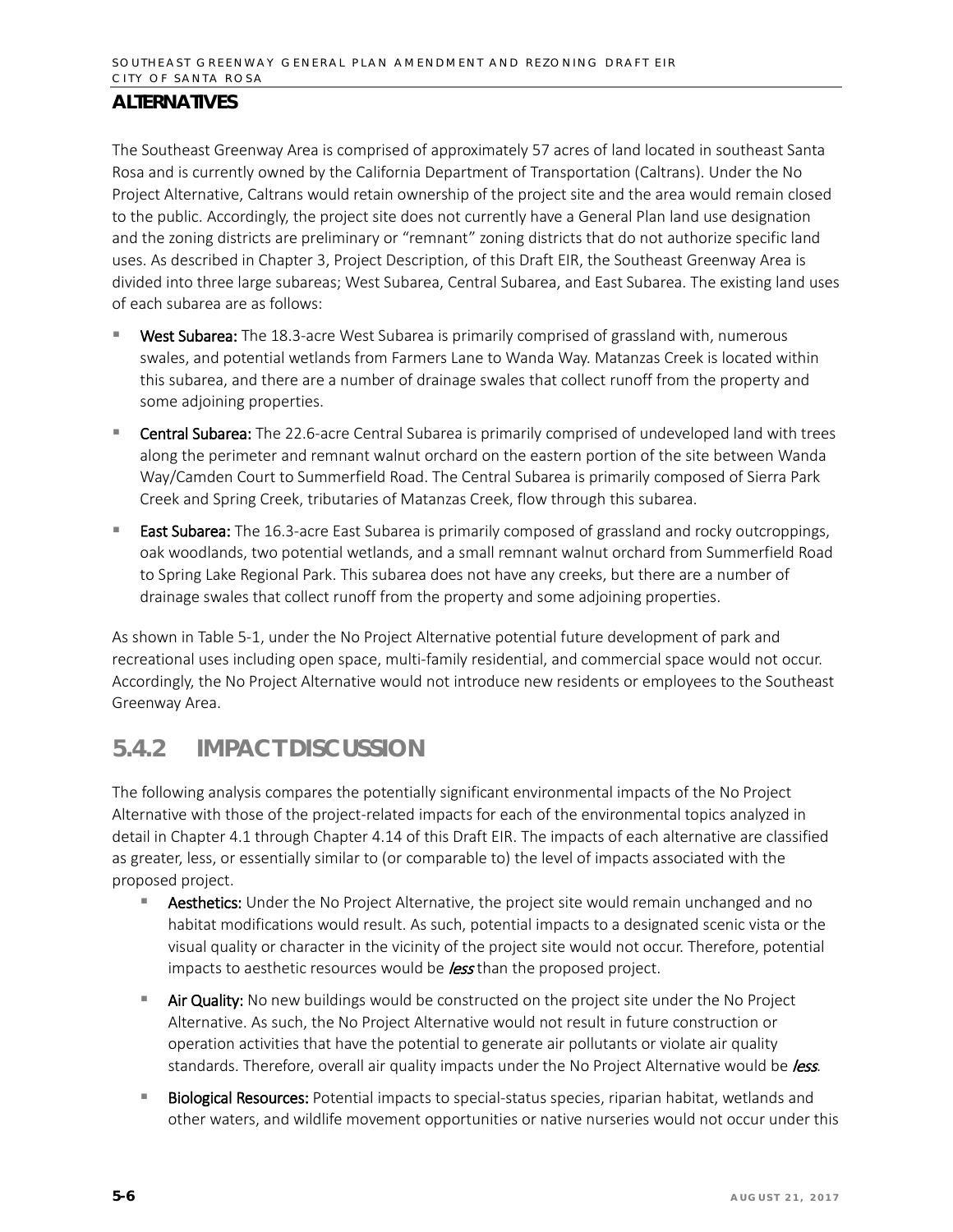alternative. However, as described in Chapter 3, Project Description, of this Draft EIR, implementation of the proposed project would result in the restoration of the remnant orchard and the areas surrounding the three creeks that traverse the project site. These areas would remain unchanged and closed to the public under the No Project Alternative. Nevertheless, given that no new development potential would occur on the project site under the No Project Alternative, overall impacts to biological resources would be *less* when compared to the proposed project.

- **Cultural and Tribal Cultural Resources:** Given, that no ground-disturbing activities would occur, this alternative would not have the potential to damage or destroy unknown archaeological or paleontological resources, human remains, and tribal cultural resources. Accordingly, the potential to impact a cultural resource would be *less*.
- **Geology and Soils:** The No Project Alternative would also reduce the potential for damage to structures from soil/geologic conditions (i.e., seismicity and ground shaking; flooding; liquefaction, lateral spreading; geologic and soil instabilities; soil erosion/loss of topsoil; expansive and corrosive soils; and groundwater) that could result from future development under the proposed project. Therefore, under this alternative, impacts related to geology and soils would be less when compared to the proposed project.
- **Greenhouse Gas Emissions:** With respect to greenhouse gas (GHG) emissions, no new vehicular trips would be generated and no new buildings would be constructed that would have the potential to generate new GHG emissions; therefore, the No Project Alternative would result in less GHG emissions. However, it is important to note that the Southeast Greenway proposed project would introduce land uses that support alternative modes of transportation and would increase non-vehicular connections in the region and result in infill development that places housing and retail near existing similar uses. These benefits would not be seen under this alternative.
- Hazards and Hazardous Materials: No new transport or release of hazardous materials would occur under the No Project Alternative. Therefore, impacts related to hazards and hazardous materials of the proposed project would be **less** under the No Project Alternative.
- Hydrology and Water Quality: The No Project Alternative would not generate contaminants from demolition and construction that could contaminate stormwater or increase the amount of impervious surfaces. Therefore, impacts related to hydrology and water quality would be  $l$ ess under the No Project Alternative when compared to the proposed project.
- Land Use and Planning: Because the No Project Alternative would not involve any new development potential, the site would remain in its current condition. Consequently, Caltrans would retain ownership of the project site and the General Plan 2035 would not be amended to include land use designations and conforming zoning for Southeast Greenway Area to increase connectivity, housing, retail and parkland in the city and restore habitat. Overall, the No Project Alternative would not further the objectives of applicable land use plans such as the General Plan 2035, including meeting the housing needs of the City, *Climate Action Plan*, *Plan Bay Area*, the *Bicycle and Pedestrian Master Plan*, and the *Citywide Creek Master Plan*. Thus, while the No Project Alternative does not achieve the goals of these planning documents, leaving the area "as is" would not necessarily result in a physical impact on the environment. As such, impacts are considered to be *less* when compared to the proposed project.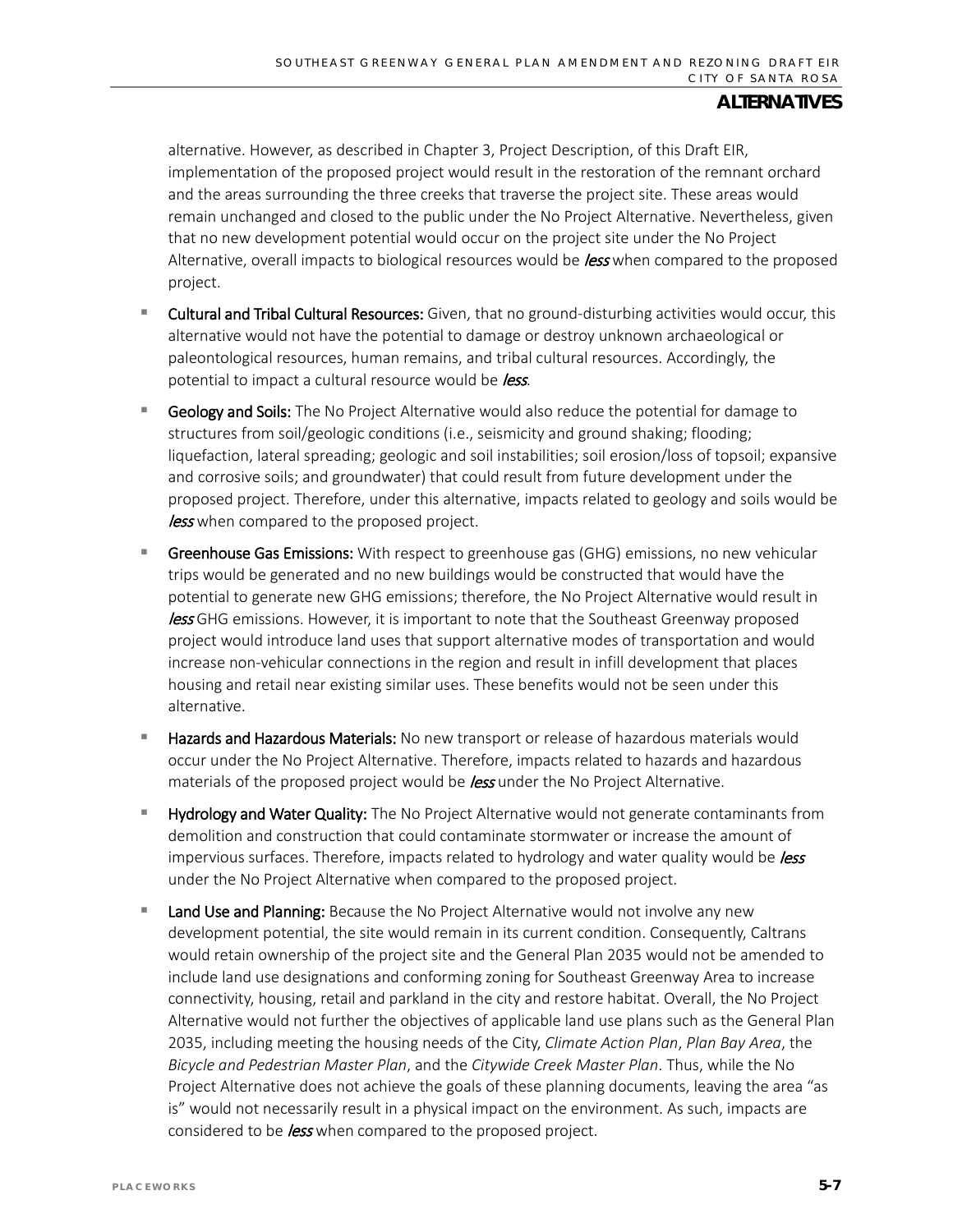- **Noise:** Under the No Project Alternative, the project site would remain vacant and future construction or operational activities would not occur. Accordingly, the No Project Alternative would not substantially increase noise levels in the project vicinity or expose people to noise in excess of local standards. Therefore, noise related impacts under the No Project Alternative would be less than that of the proposed project.
- **Population and Housing:** Given that the project site would remain vacant under the No Project Alternative; this alternative would not induce substantial population growth, displace housing, or displace substantial numbers of people. Accordingly, impacts related to population and housing would be *less* under the No Project Alternative when compared to the proposed project.
- Public Services and Recreation: The No Project Alternative would not introduce new park-users, residents or employees to the Southeast Greenway Area. Accordingly, the No Project Alternative would not increase demand for services provided by the Santa Rosa Fire Department, Santa Rosa Police Department, Santa Rosa City School District, Rincon Valley Union School District, and the Sonoma County Library System. Therefore, impacts to these service providers would be *less* when compared the proposed project.

As described in Chapter 4.12, Public Services and Recreation, of this Draft EIR, the City currently does not meet its adopted parkland standard of 6 acres per 1,000 residents. The proposed project would contribute up to 47.2 acres to the City's goals for providing recreational opportunities to the residents of Santa Rosa. Given that the project site would remain vacant and inaccessible under the No Project Alternative, the City would not be unable to meet their current adopted parkland ratio the same as could be met under the proposed project. However, meeting this ratio does not necessarily equate with a physical impact on the environment. As such, impacts are considered to be *less* when compared to the proposed project when compared to the proposed project.

- **Transportation and Circulation:** As discussed in Chapter 4.13, Transportation and Circulation, of this Draft EIR, the Farmers Lane and Hoen Avenue Frontage Road intersection currently operates at level of service (LOS) E which violates the General Plan 2035 criteria of LOS D or better for corridors. The intersection would remain at LOS E under the No Project Alternative. However, under this alternative no new automobile trips would be generated; therefore, impacts would be **less** when compared to the proposed project. It is important to note, that similar to GHG emission, this alternative would not see the benefits to potentially reducing automobile trips from increasing multi-modal transportation options.
- Utilities and Service Systems: Under the No Project Alternative, no new development potential on the site would occur and there would be no changes to the demand for water supply on the project site. Therefore, there would be no wastewater, solid waste, stormwater, or energy increases under the No Project Alternative. Accordingly, overall impacts to utilities and service systems would be *less* when compared to the proposed project.

## **5.4.3 IMPACT SUMMARY**

As described above, because no conditions would change as a result of selecting the No Project Alternative, the overall impacts under all the environmental topic areas would be *less* than those of the proposed project.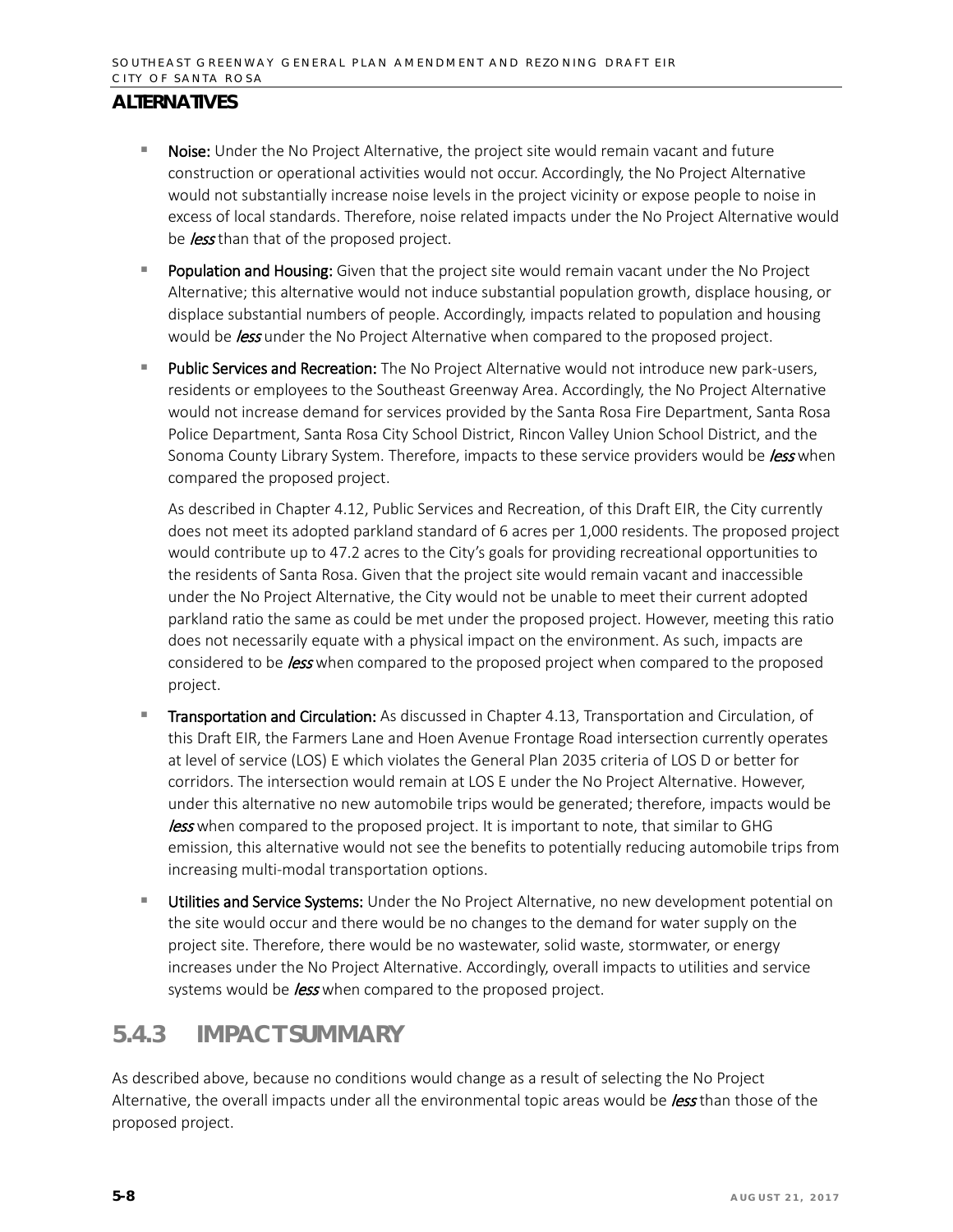# **5.4.4 RELATIONSHIP OF THE ALTERNATIVE TO THE OBJECTIVES**

Under the No Project Alternative, the proposed project would not be constructed and therefore, this alternative does not meet any of the project objectives.

# **5.5 NO COMMERCIAL/RESIDENTIAL ALTERNATIVE**

# **5.5.1 DESCRIPTION**

Under the No Commercial/Residential Alternative, the entire 57-acre project site would be developed with public park and recreational uses including open space, which represents a 9.8 acre increase in park and recreational uses from that of the proposed project. As described in the Section 3.5.1.1, Proposed Land Use Concept, in Chapter 3, Project Description, of this Draft EIR, the proposed Park and Recreation land use designation could include the following land uses: greenway, public plaza, natural open space, creek restoration, school facilities, community gathering place, and urban agriculture. The proposed Circulation Concept would also be implemented under the No Commercial/Residential Alternative, and would introduce multi-modal access points, crossings, and connections throughout the Southeast Greenway Area. In addition, under this alternative, the General Plan 2035 would be amended to include land use and conforming zoning districts to allow future development of public park and recreational uses including open space on the project site. This alternative would not introduce new residents or employees to the project site.

## **5.5.2 IMPACT DISCUSSION**

The following analysis compares the potentially significant environmental impacts of the No Commercial/Residential Alternative with those of the project-related impacts for each of the environmental topics analyzed in detail in Chapter 4.1 through Chapter 4.14 of this Draft EIR. The impacts of each alternative are classified as greater, less, or essentially similar to (or comparable to) the level of impacts associated with the proposed project.

- Aesthetics: Similar to the proposed project, the No Commercial/Residential Alternative would result in modifications to the visual landscape and existing habitat on the project site. As discussed in Chapter 4.1, Aesthetics, views from street-level public viewing to the scenic vistas are intermittingly obstructed by existing conditions surrounding the project area with potential height increases site such as buildings, structures, and mature trees. Additionally, the publically accessible areas surrounding the project site are not recognized by the City or the State as scenic viewing locations. In addition, similar to the proposed project, development under the No Commercial/Residential Alternative would be subject to design review per Santa Rosa City Code (SRCC) Section 20-52.030, as required, and would be required to comply with the General Plan 2035 Urban Design Policies. However, because no commercial or residential buildings would be constructed, the potential impacts to aesthetic resources under the No Commercial/Residential Alternative would be *less* to the proposed project.
- Air Quality: Development under the proposed project has the potential to generate a net increase in criteria air pollutant emissions that would exceed the Bay Area Air Quality Management District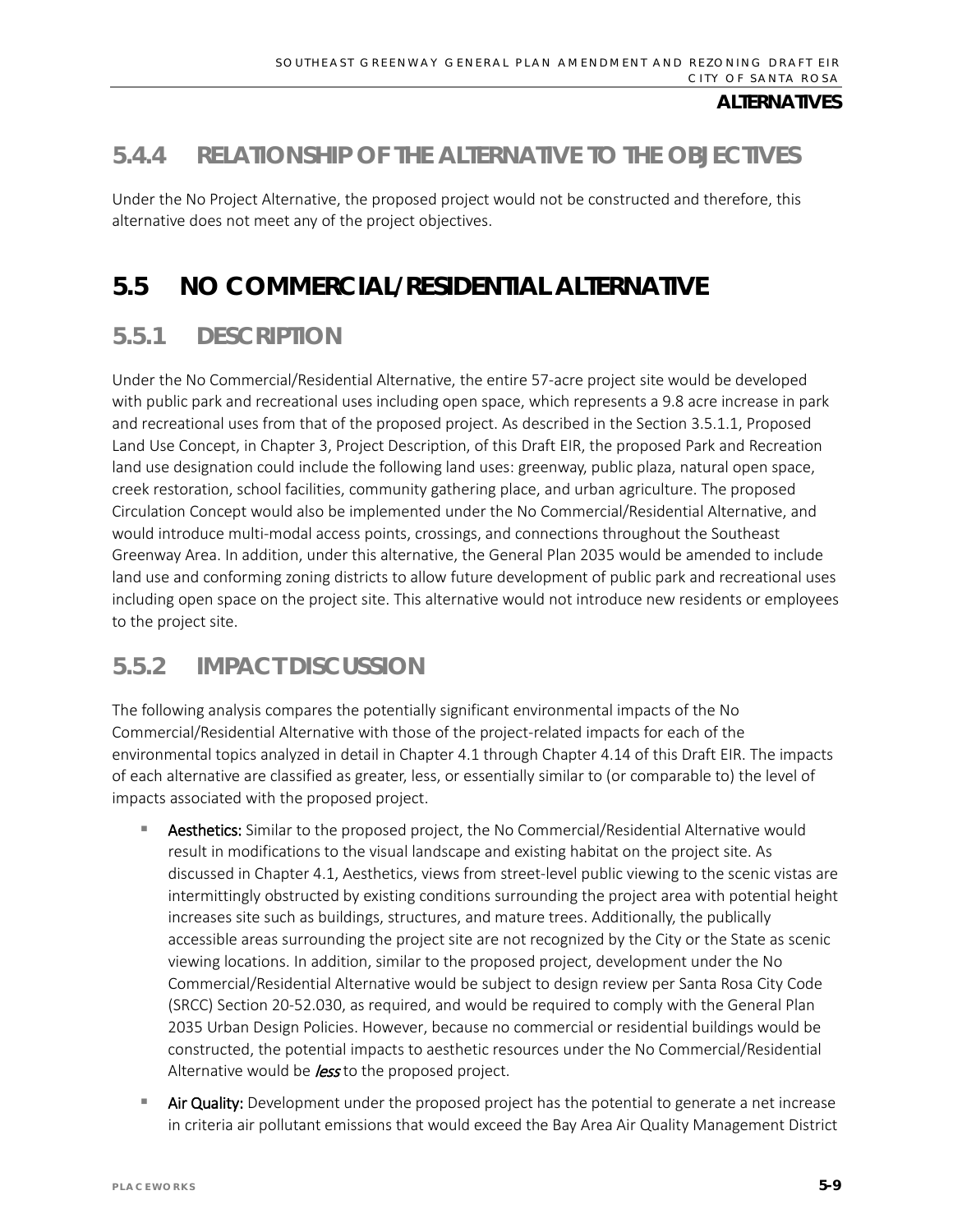(BAAQMD) regional significance thresholds. Operational criteria air pollutant emissions would be generated from on-site area sources (e.g., landscaping fuel) and park-users' vehicle trips generated by the proposed project. Construction emissions associated with individual development projects under the proposed project would generate an increase in criteria air pollutants and Toxic Air Contaminants (TACs). Impacts associated with these effects were found to be significant and unavoidable at the programmatic level. Development resulting from the No Commercial/Residential Alternative would be less intense when compared to the proposed project and would not involve the construction or residential or commercial development, but would increase park and recreational land uses by 9.8 acres (57 acres compared to 47.2 acres). Therefore, the operational and construction criteria air pollutant emissions generated by the No Commercial/Residential Alternative would be *less* when compared to the proposed project.

- Biological Resources: As discussed in Chapter 4.3, Biological Resources, of this Draft EIR, development under the proposed project could impact special-status species, riparian habitat, wetlands and other waters, and wildlife movement opportunities or native nurseries in the Southeast Greenway Area; however, compliance with applicable federal, State, and local regulations as well as the proposed mitigation measures, would reduce potential impacts to a less-than-significant level. Similar to the proposed project, the No Commercial/Residential Alternative would be required to comply with the applicable regulations and proposed mitigation measures. However, because no commercial or residential development potential would occur and park and recreational land uses would increase by 9.8 acres (57 acres compared to 47.2 acres), impacts to biological resources under the No Commercial/Residential Alternative are considered to be *less* when compared to the proposed project.
- **E** Cultural and Tribal Cultural Resources: Under the No Commercial/Residential Alternative, future development of public parks and recreational uses including open space in the Southeast Greenway Area would occur over a greater area when compared to the proposed project (57 acres compared to 47.2 acres), but overall building construction would be less intense than the proposed project without any commercial or residential development. Similar to the proposed project, development under this alternative would involve ground-disturbing activities during construction of future structures which could affect unknown cultural and Tribal Cultural Resources. Consequently, future development under the No Commercial/Residential Alternative would be subject to existing federal, State, and local regulations laws to protect cultural resources, which would ensure less-than-significant impacts to cultural and Tribal Cultural Resources. In addition, the No Commercial/Residential Alternative would be required to comply with mitigation measures as recommended under the proposed project. Therefore, because the overall ground-disturbing activities could be similar under this alternative the potential impacts to cultural or Tribal Cultural Resources under the No Commercial/Residential Alternative would be similar to the proposed project.
- **Geology and Soils:** The No Commercial/Residential Alternative would not include residential or commercial development that would be subject to potential for damage from soil and geologic conditions (i.e., seismicity and ground shaking; flooding; liquefaction, lateral spreading; geologic and soil instabilities; soil erosion/loss of topsoil; expansive and corrosive soils; and groundwater). While greater development associated with park and recreational uses including open space would occur under this alternative (57 acres compared to 47.2 acres), because there are fewer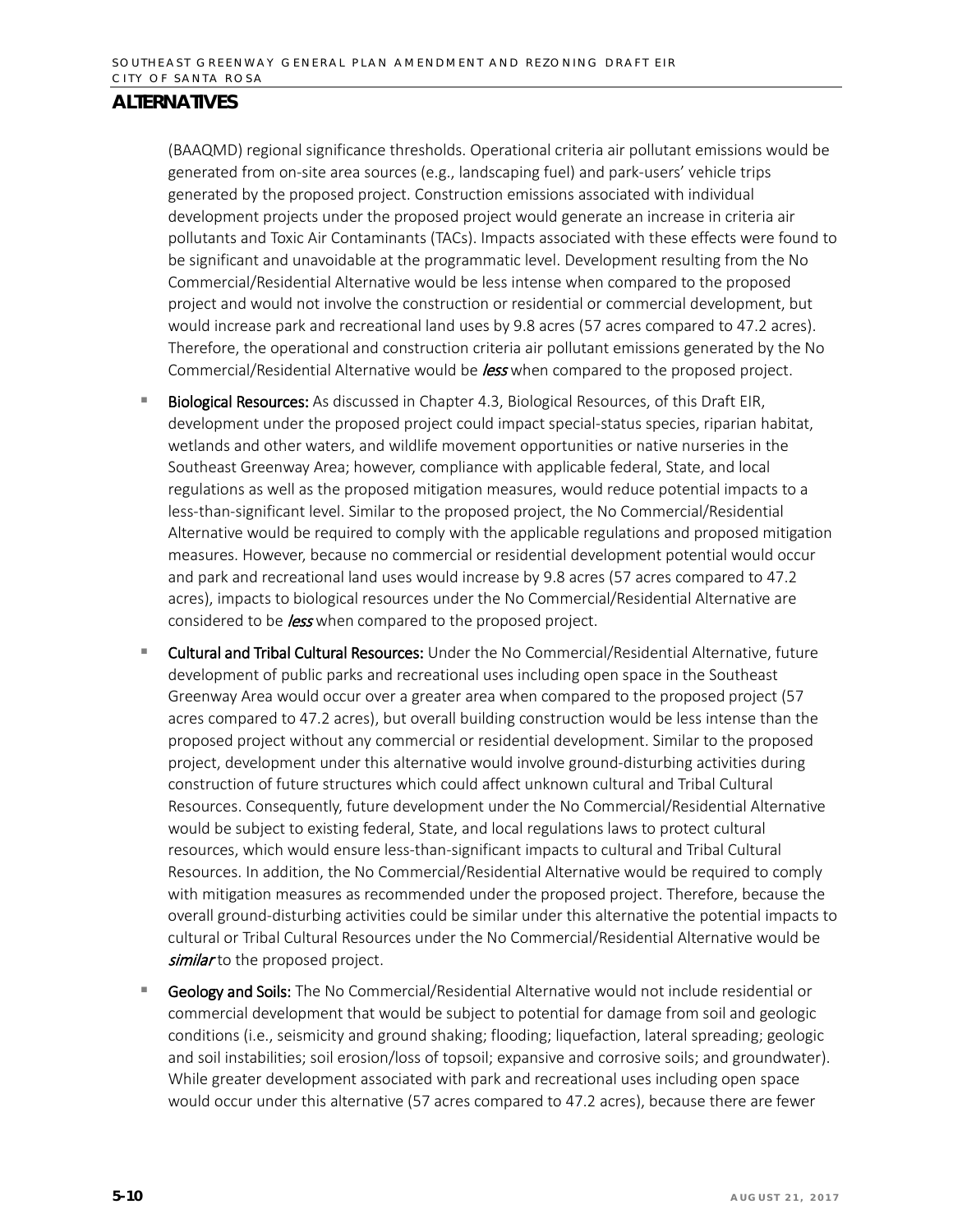structures subject to damage, the impacts related to geology and soils would be *less* when compared to the proposed project.

- **F** Greenhouse Gas Emissions: With respect to GHG emissions, the proposed project would not result in any significant GHG emissions impacts as it would not exceed the per capita significance threshold for GHG emissions, nor would the proposed project conflict with an applicable plan, policy, or regulation adopted for the purpose of reducing the emissions of GHG emissions, as described in Chapter 4.6, Greenhouse Gas Emissions, of this Draft EIR. Given that development under the No Commercial/Residential Alternative would result in no commercial and residential development, but would result in park and recreational uses including open space (57 acres compared to 47.2 acres), this alternative would result in **less** GHG emissions when compared to the proposed project. It is important to note, that like the proposed project, this alternative does realize the benefits of reducing GHG emissions related to supporting alternate modes of nonvehicular travel, but does not realize the GHG emission reduction benefits associated with infill development from locating residential and retail uses in areas with existing nearby land uses to reduce vehicular trips.
- Hazards and Hazardous Materials: As described in Chapter 4.7, Hazards and Hazardous Materials, the proposed project would be required to comply with existing federal, State, and local regulations related to the safe use, handling, disposal, transport, and generation of hazardous materials. In addition, like the proposed project there are no public airports or private airstrips within 2 miles of the project site. Similar to the proposed project, the No Commercial/Residential Alternative would be required to comply with the applicable laws, regulations, and conditions of approval, which would minimize potential impacts related to hazard and hazardous materials. Under this alternative, no commercial or residential development would occur; therefore, any hazardous materials associated with their construction or operation would not be transported to or be present on the site. Accordingly, impacts associated with hazard and hazardous materials would be *less* when compared to the proposed project.
- Hydrology and Water Quality: The No Commercial/Residential Alternative would not result in residential or commercial development; therefore, this alternative could result in less impervious surfaces on the project site because parks and recreation land uses including open space would be greater than the proposed project (57 acres compared to 47.2 acres). The No Commercial/Residential Alternative would be subject to the same existing federal, State, and local regulations relating to hydrology and water quality, similar to the proposed project. Compliance with existing regulations would ensure that pre- and post-construction impacts to water quality would be minimized as any potential future development occurs. Given, that the No Commercial/Residential Alternative would result in less developed impervious surfaces, overall impacts related to hydrology and water quality would be *less* when compared to the proposed project.
- Land Use and Planning: Under the No Commercial/Residential Alternative the General Plan 2035 would be amended to allow for public parks and recreational uses including open space on the project site. Similar to the proposed project, the No Commercial/Residential Alternative would be required to comply with and further the objectives of applicable land use plans such as the General Plan 2035, *Climate Action Plan, Plan Bay Area*, the *Bicycle and Pedestrian Master Plan*, and the *Citywide Creek Master Plan*. Thus, impacts related to land use objectives would be *similar* under the No Commercial/Residential Alternative. It is important to note that this alternative does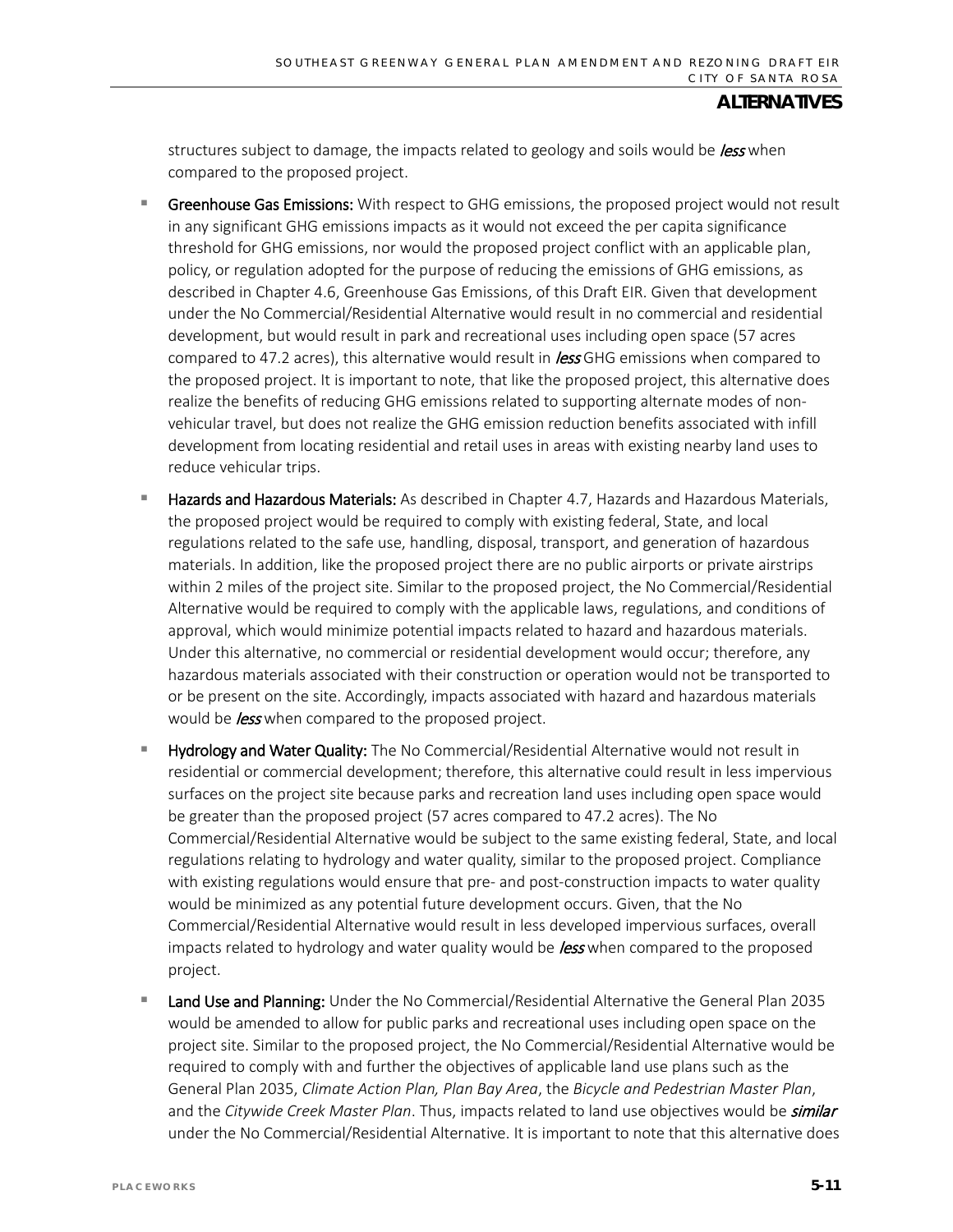not contribute to meeting the City's housing needs; however, because the site was not previously designated as land with potential housing potential, this is not considered to be an impact.

- **Noise:** Similar to the proposed project, development under the No Commercial/Residential Alternative would result in temporary and permanent increases to ambient noise levels. Accordingly, this alternative would be subject to the General Plan 2035 policies, noise standards in the SRCC, and applicable best management practices described in Chapter 4.10, Noise, of this Draft EIR. Given that the No Commercial/Residential Alternative would result in no residential and commercial development than that of the proposed project, noise related impacts under this alternative would be *less* when compared to the proposed project.
- **Population and Housing:** Under the No Commercial/Residential Alternative, no residential or commercial development would occur on the project site. Although this alternative would attract park users to the area, individuals would not reside on the project site. Accordingly, this alternative would not induce substantial growth, displace housing, or displace substantial numbers of people. Therefore, impacts related to population and housing would be *less* under the No Commercial/Residential Alternative when compared to the proposed project.
- Public Services and Recreation: The No Commercial/Residential Alternative would introduce park users to the Southeast Greenway Area. This could increase the demand of the Santa Rosa Fire Department and Santa Rosa Police Department during park hours. However, given that no new residents would be introduced to the areas, the demand would be less when compared to the proposed project. In addition, the No Commercial/Residential Alternative would not generate additional housing with school-aged children and new residents that could use the Sonoma County Library System. Therefore, impacts to fire, police, schools and libraries would be less than those of the proposed project.

With respect to recreational services, similar to the proposed project the No Commercial/Residential Alternative would contribute to the City's adopted parkland ratio and the demand would be less without the addition of new residents to Santa Rosa. Accordingly, the impacts would be *less* when compared to the proposed project.

 Transportation and Circulation: As discussed in Chapter 4.13, Transportation and Circulation, of this Draft EIR, impacts from new vehicular traffic would result in significant impacts at some intersections and corridors under Existing plus Project Conditions and Future plus Project. Because no new residential or commercial land uses would be introduced under this alternative, vehicular trips would not be generated by these uses. However, there is the potential for more park-users with the additional park and recreational space under this alternative. Because the significant and unavoidable impacts under the proposed project would occur at the Farmers Lane/SR 12 Eastbound Off-ramp-Hoen Avenue Frontage Road intersection (#8), which currently operates unacceptably at LOS E during the PM peak hour, this condition would remain with or without additional trips under this alternative. The City's ongoing plans to improve the Farmers Lane extension between Bennett Valley Road and Petaluma Hill Road that would change traffic patterns at the Farmers Lane/SR 12 Eastbound Off-ramp-Hoen Avenue Frontage Road intersection (#8), resulting in more efficient operation, would continue under this alternative, eventually reducing the impact. Additionally, measures to reduce impacts to the Farmers Lane/Fourth Street-Sonoma Highway intersection (#1), would also be unachievable due to unknown funding sources. This condition would remain under this alternative as well. All recommended mitigation measures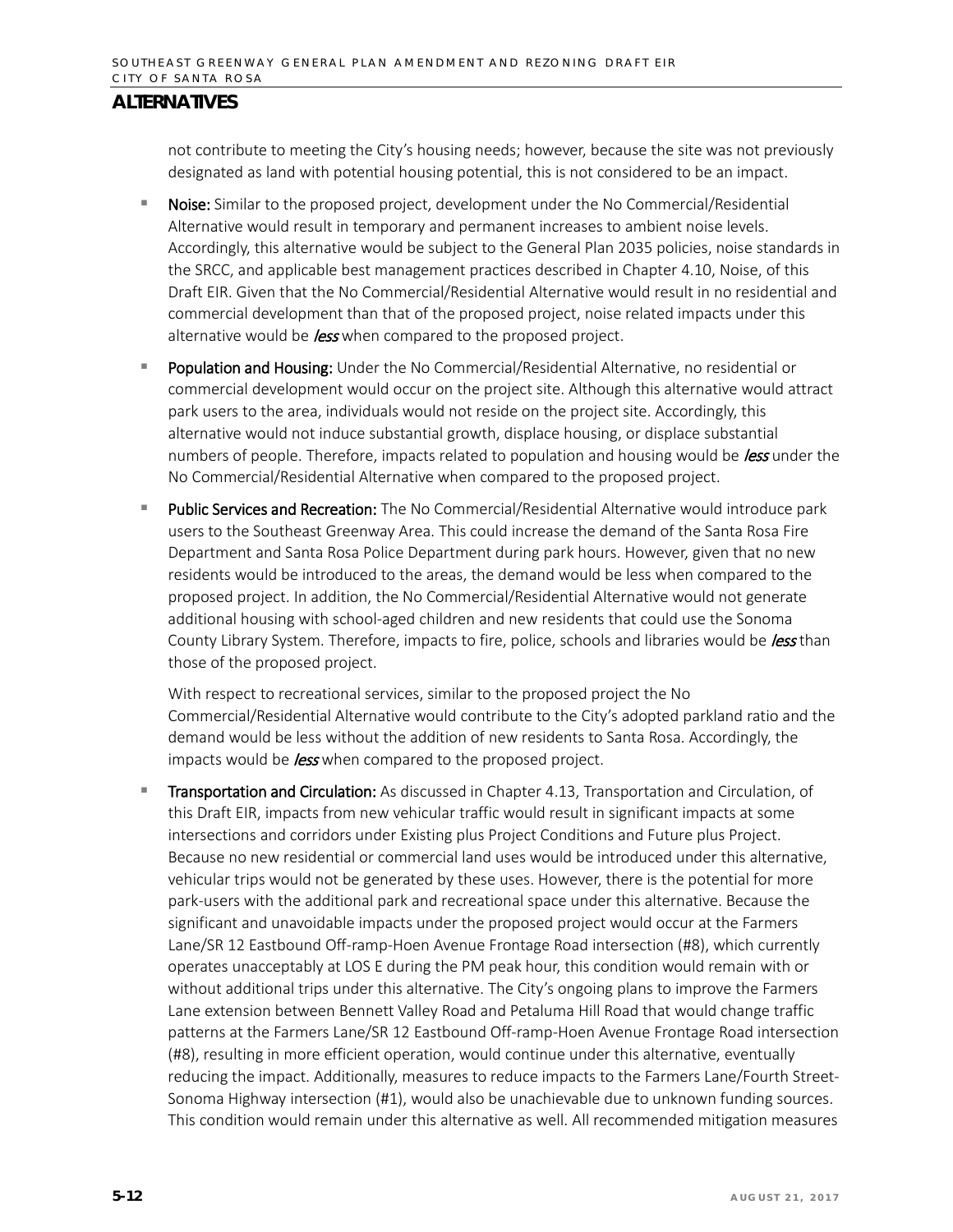to improve pedestrian and bicycle facilities would occur under this alternative. While the number of vehicular trips would vary from that of the proposed project, because conditions at the Farmers Lane/SR 12 Eastbound Off-ramp-Hoen Avenue Frontage Road intersection (#8) are currently unacceptable, the addition of vehicular trips under this alternative is assumed to have similar impacts when compared to the proposed project.

 Utilities and Service Systems: Under the No Commercial/Residential Alternative, the 57-acre project site would be developed into public parks and recreational uses including open space. As such, this alternative would decrease the demand for water supply, wastewater, solid waste, stormwater, and energy on the project site resulting from the proposed commercial and residential uses. However, given that the No Commercial/Residential Alternative does not include residential or commercial development, the demand for services would be less than the proposed project. Accordingly, overall impacts to utilities and service systems would be *less* when compared to the proposed project.

## **5.5.3 IMPACT SUMMARY**

As described above, because no residential or commercial development would occur as a result of selecting the No Commercial/Residential Alternative, impacts under most of the environmental topic areas would be less than those of the proposed project with the exception of cultural and Tribal Cultural Resources, land use and planning, and transportation and circulation.

As described above, the area of ground disturbance would be similar under both the No Commercial/Residential Alternative and the proposed project; therefore, impacts to unknown cultural and Tribal Cultural Resources would be similar. For land use and planning, development under both scenarios would be required to comply with the existing regulations and plans for the City of Santa Rosa; thus, impacts would be similar. With respect to transportation and circulation, both scenarios would generate trips that would impact the already impacted Farmers Lane/SR 12 Eastbound Off-ramp-Hoen Avenue Frontage Road intersection (#8), which currently operates unacceptably at LOS E during the PM peak hour. For these reasons, impacts under these three topic areas were found to have *similar* impacts to those of the proposed project.

# **5.5.4 RELATIONSHIP OF THE ALTERNATIVE TO THE OBJECTIVES**

The No Commercial/Residential Alternative would generally comply with the project objectives by providing a 57-acre linear park with park and recreational uses, including open space, and multi-modal transportation opportunities. The No Commercial/Residential Alternative would also provide opportunities for the enhancement and protection of biological resources on the project site. However, this alternative would not provide opportunities for high-density residential, retail, and commercial uses. Therefore, this alternative would not meet all of the project objectives.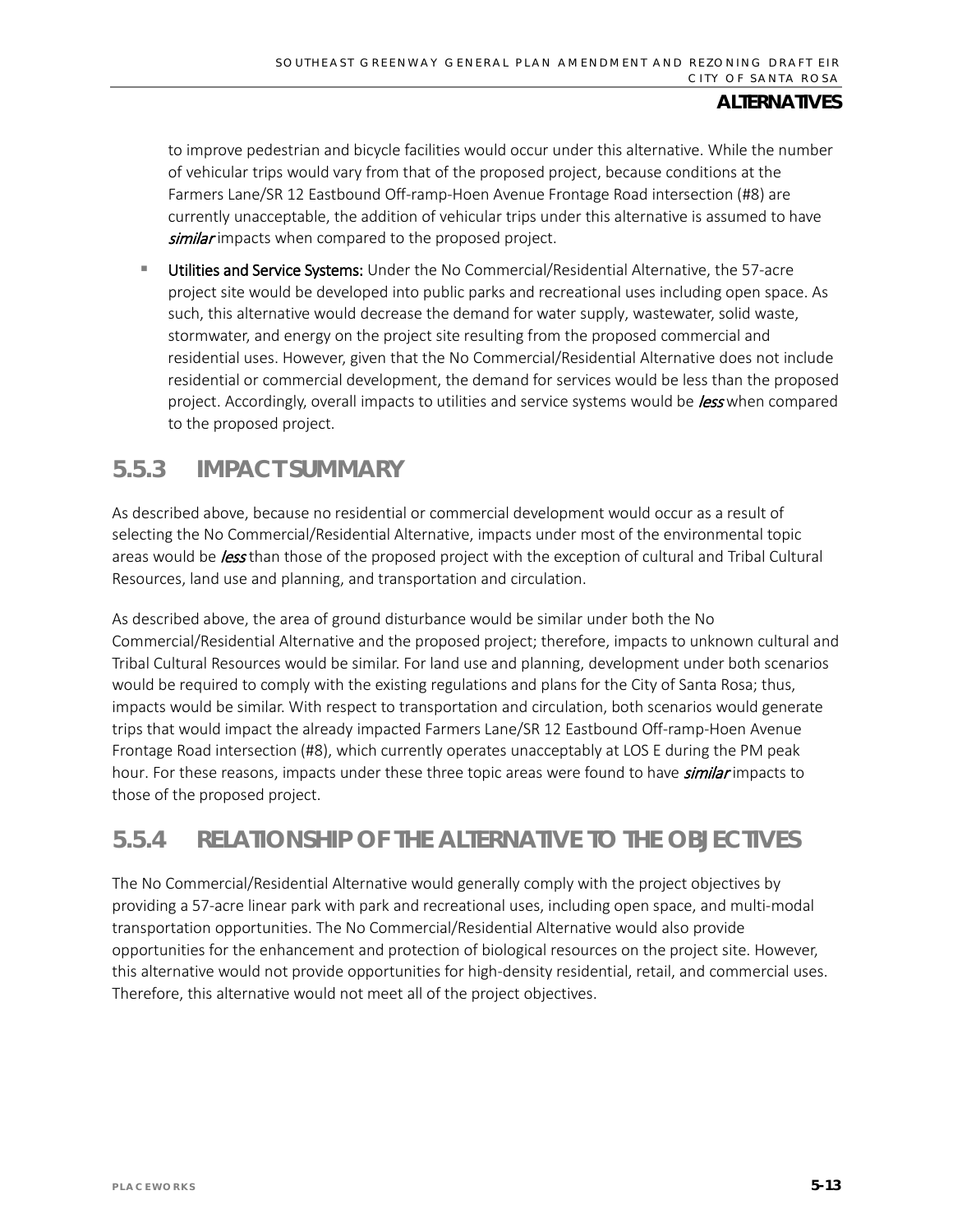# **5.6 NO COMMERCIAL DEVELOPMENT ALTERNATIVE**

# **5.6.1 DESCRIPTION**

Under the No Commercial Development Alternative, the project site would be developed with 47.2 acres of public parks and recreational land uses, including open space, and 244 multi-family housing units as shown on Figure 3-9 in Chapter 3, Project Description, of this Draft EIR. Because the commercial uses would occur as part of mixed-use development project, the amount of area designated for just residential is the same as that under the proposed project (i.e., 3.7 acres along Vallejo Street, 4.7 acres at the terminus of SR 12, and 1.2 acres west of Yulupa Avenue). Similar to the proposed project the Circulation Concept would also be implemented under the No Commercial Development Alternative. In addition, under this alternative, the General Plan 2035 would be amended to include land use and conforming zoning districts to allow future development of public parks and recreational land uses, including open space, and residential development on the project site. As shown in Table 5-1, the No Commercial Development Alternative would introduce 632 new residents to the Southeast Greenway Area. This alternative would not introduce new employees to the project site.

# **5.6.2 IMPACT DISCUSSION**

The following analysis compares the potentially significant environmental impacts of the No Commercial Alternative with those of the project-related impacts for each of the environmental topics analyzed in detail in Chapter 4.1 through Chapter 4.14 of this Draft EIR. The impacts of each alternative are classified as greater, less, or essentially similar to (or comparable to) the level of impacts associated with the proposed project.

- **Aesthetics:** Similar to the proposed project, the No Commercial Development Alternative would result in modifications to the visual landscape and existing habitat on the project site. As discussed in Chapter 4.1, Aesthetics, views from street-level public viewing to the scenic vistas are intermittingly obstructed by existing conditions surrounding the project area with potential height increases site such as buildings, structures, and mature trees. Additionally, the publically accessible areas surrounding the project site are not recognized by the City or the State as scenic viewing locations. In addition, similar to the proposed project, development under No Commercial Development Alternative would be subject to design review per Santa Rosa City Code (SRCC) Section 20-52.030, and would be required to comply with the General Plan 2035 Urban Design policies. Therefore, potential impacts to aesthetic resources under the No Commercial Development Alternative would be **similar** to the proposed project.
- Air Quality: Development under the proposed project would generate a substantial net increase in criteria air pollutant emissions that would exceed the Bay Area Air Quality Management District (BAAQMD) regional significance thresholds. Operational criteria air pollutant emissions would be generated from on-site area sources (e.g., landscaping fuel) and park-user and residents' vehicle trips generated by the proposed project. Construction emissions associated with individual development projects under the proposed project would generate an increase in criteria air pollutants and Toxic Air Contaminants (TACs). Impacts associated with these effects were found to be significant and unavoidable at the programmatic level. Although development resulting from the No Commercial Development Alternative would be less intense when compared to the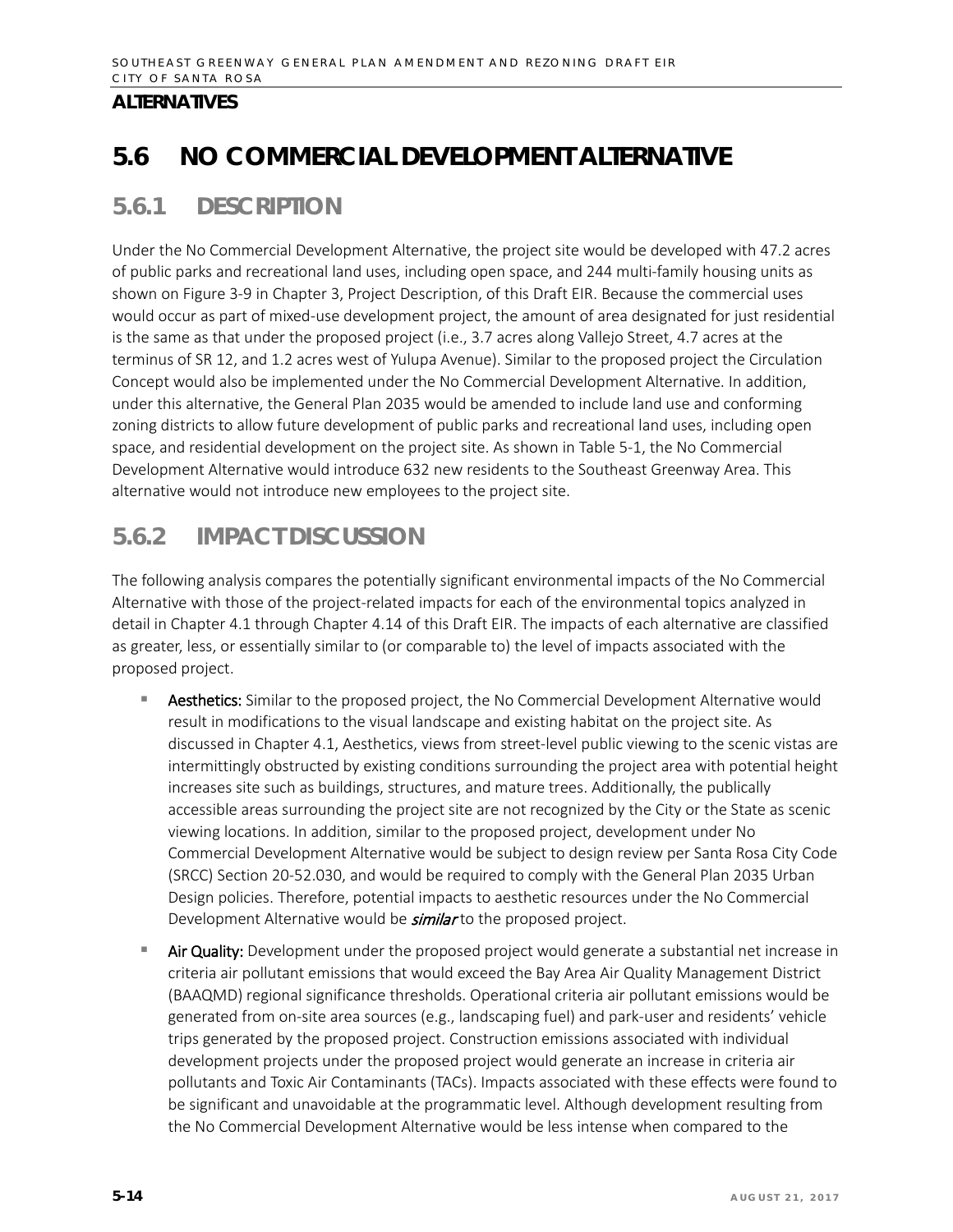proposed project, it is likely that the operational and construction criteria air pollutant emissions would still generate a substantial net increase in criteria air pollutant emissions. However, because no commercial development would occur, the impacts to air quality under the No Commercial Development Alternative would be *less* than the proposed project.

- Biological Resources: As discussed in Chapter 4.3, Biological Resources, of this Draft EIR, development under the proposed project could impact special-status species, riparian habitat, wetlands and other waters, and wildlife movement opportunities or native nurseries in the Southeast Greenway Area; however, compliance with applicable federal, State, and local regulations as well as the proposed mitigation measures, would reduce potential impacts to a less-than-significant level. Similar to the proposed project, the No Commercial Development Alternative would be required to comply with the applicable regulations and proposed mitigation measures. Therefore, for these reasons and because the development footprint would be similar to that of the proposed project, the impacts to biological resources under the No Commercial Development Alternative would be *similar* when compared to the proposed project.
- Cultural and Tribal Cultural Resources: Under the No Commercial Development Alternative, future development of public parks and recreational land uses including open space and multi-family housing in the Southeast Greenway Area would still occur. Similar to the proposed project, development under this alternative would involve the same level of ground-disturbing activities during construction of future structures which could affect unknown cultural and Tribal Cultural Resources. Consequently, future development under the No Commercial Development Alternative would be subject to existing federal, State, and local regulations laws to protect cultural and Tribal Cultural Resources, which would ensure less-than-significant impacts to cultural and Tribal Cultural Resources. In addition, the No Commercial Development Alternative would be required to comply with mitigation measures as recommended under the proposed project. Therefore, because the overall ground-disturbing activities could be similar the potential impacts cultural or Tribal Cultural Resources under the No Commercial Development Alternative would be *similar* to the proposed project.
- Geology and Soils: The No Commercial Development Alternative would result in the development of public parks and recreational land uses including open space and multi-family housing on the project site. Similar to the proposed project, this alternative would result in the potential for damage to structures from soil and geologic conditions (i.e., seismicity and ground shaking; flooding; liquefaction, lateral spreading; geologic and soil instabilities; soil erosion/loss of topsoil; expansive and corrosive soils; and groundwater). Therefore, this alternative would result in *similar* impacts related to geology and soils.
- Greenhouse Gas Emissions: With respect to GHG emissions, the proposed project would not result in any significant GHG emissions impacts as it would not exceed the per capita significance threshold for GHG emissions, nor would the proposed project conflict with an applicable plan, policy, or regulation adopted for the purpose of reducing the emissions of GHG emissions, as described in Chapter 4.6, Greenhouse Gas Emissions, of this Draft EIR. Given that the No Commercial Alternative would result in no commercial development, this alternative would result in **less** GHG emissions when compared to the proposed project. It is important to note, that like the proposed project, this alternative does realize the benefits of reducing GHG emissions related to supporting alternate modes of non-vehicular modes of travel, but does not realize the GHG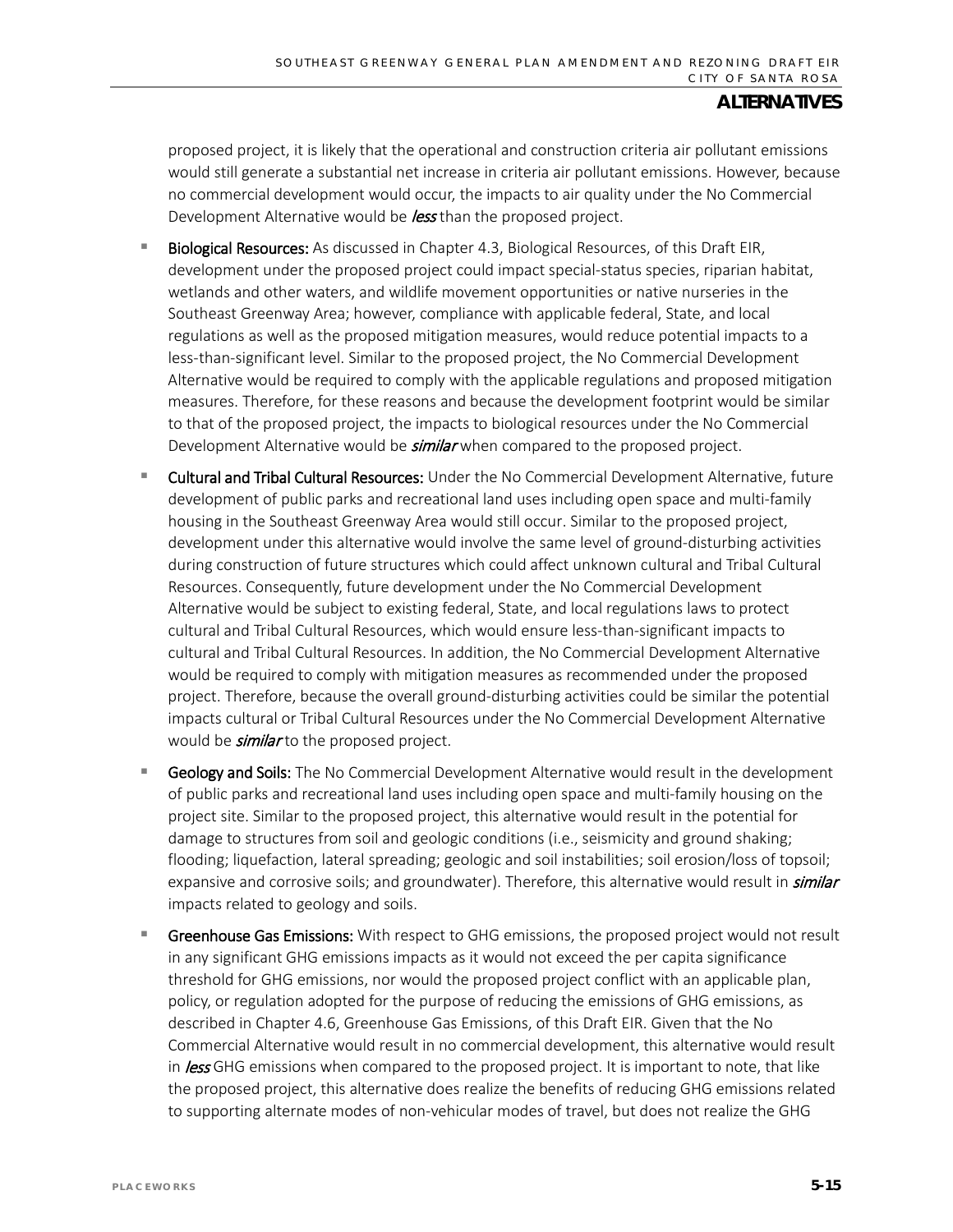emission reduction benefits associated with infill development from locating commercial/retail uses in areas with existing nearby land uses to reduce vehicular trips.

- **Hazards and Hazardous Materials:** As described in Chapter 4.7, Hazards and Hazardous Materials, the proposed project would be required to comply with existing federal, State, and local regulations related to the safe use, handling, disposal, transport, and generation of hazardous materials. In addition, like the proposed project there are no public airports or private airstrips within 2 miles of the project site. Similar to the proposed project, the No Commercial Development Alternative would be required to comply with the applicable laws, regulations, and conditions of approval, which would minimize potential impacts related to hazard and hazardous materials. Accordingly, impacts associated with hazard and hazardous materials would be *similar* when compared to the proposed project.
- **Hydrology and Water Quality:** Although the No Commercial Development Alternative would not result in commercial development, this alternative would increase the amount of impervious surfaces on the project site similar to that of the proposed project. As such, the No Commercial Development Alternative would be subject to the same existing federal, State, and local regulations relating to hydrology and water quality, similar to the proposed project. Compliance with existing regulations would ensure that pre- and post-construction impacts to water quality would be minimized as future development occurs. Accordingly, impacts related to hydrology and water quality under the No Commercial Development Alternative would be *similar* when compared to the proposed project.
- Land Use and Planning: Under the No Commercial Development Alternative the General Plan 2035 would be amended to allow for public parks and recreational land uses, including open space, and residential land uses on the project site. Similar to the proposed project, the No Commercial Development Alternative would be required to comply with and further the objectives of applicable land use plans such as the General Plan 2035, *Climate Action Plan*, *Plan Bay Area*, the *Bicycle and Pedestrian Master Plan*, and the *Citywide Creek Master Plan*. Thus, impacts related to land use objectives would be **similar** under the No Commercial Development Alternative.
- Noise: Similar to the proposed project, development under the No Commercial Development Alternative would result in temporary and permanent increases to ambient noise levels. Accordingly, this alternative would be subject to General Plan 2035 policies, noise standards in the SRCC, and applicable best management practices described in Chapter 4.10, Noise, of this Draft EIR. Given that the level of development under the No Commercial Development Alternative would less than that of the proposed project, noise related impacts under this alternative would be *less* when compared to the proposed project.
- Population and Housing: As discussed in Chapter 4.11, Population and Housing, the proposed project would not induce substantial unplanned growth, displace housing, or displace substantial numbers of people. Similar to the proposed project, the No Commercial Development Alternative would be required to comply with General Plan 2035 Housing policies which seek to provide adequate housing opportunities for all residents. Given, that the No Commercial Development Alternative would result in the same amount of residential development as the proposed project, impacts related to population and housing would be **similar** when compared to the proposed project.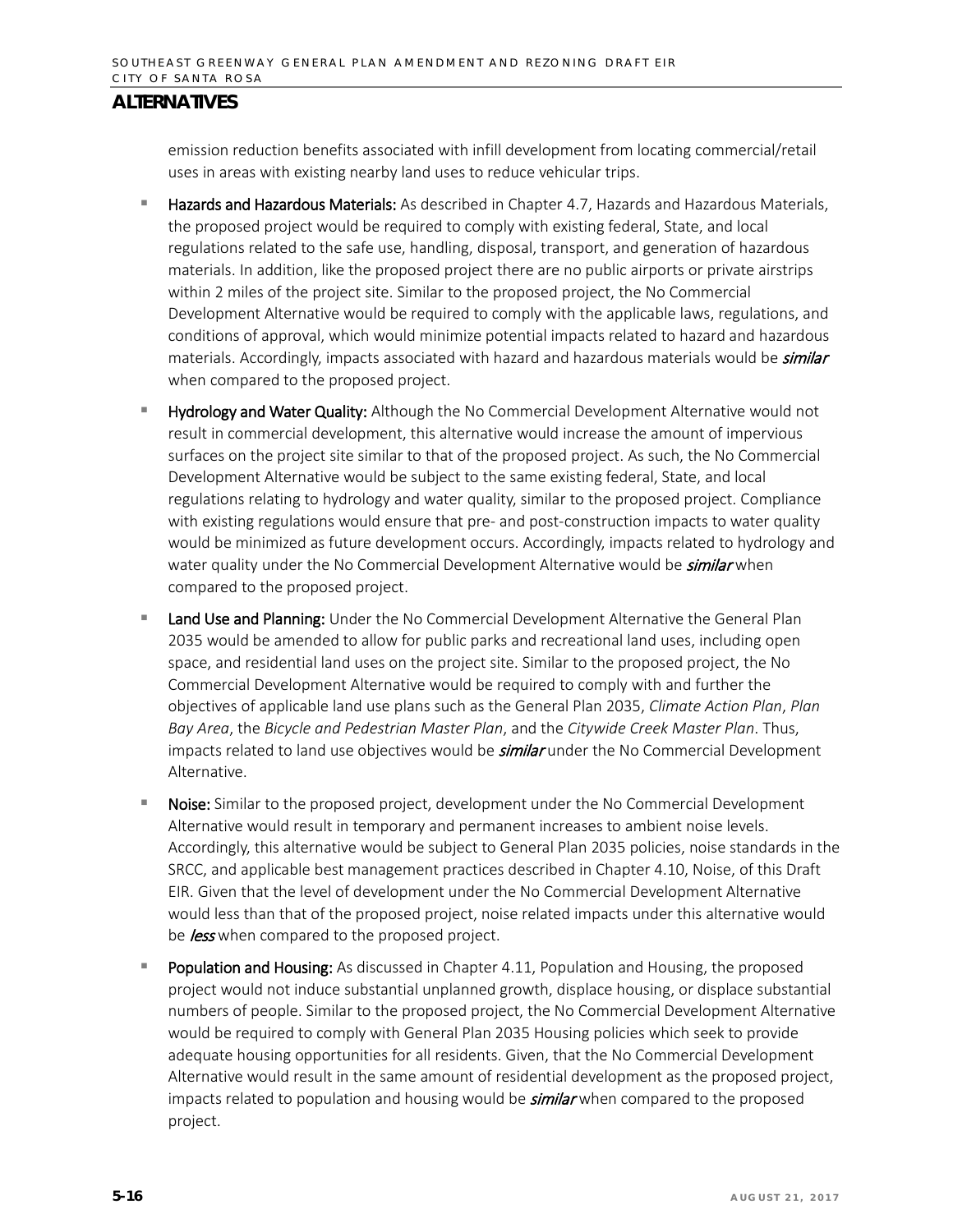- **Public Services and Recreation:** As discussed in Chapter 4.12, Public Services, the proposed project would not require the expansion of police, fire, school, or library facilities. In addition, the proposed project would contribute to the City's adopted parkland ratio. Given that the No Commercial Development Alternative would result in the same amount of residential development and park and recreational land uses including open space as the proposed project, impacts on public service providers would be **similar** when compared to the proposed project.
- Transportation and Circulation: As discussed in Chapter 4.13, Transportation and Circulation, of this Draft EIR, impacts from new vehicular traffic would result in significant impacts at some intersections and corridors under Existing plus Project Conditions and Future plus Project Conditions. Because no new commercial land uses would be introduced under this alternative, vehicular trips would not be generated by this use. Because the significant and unavoidable impacts under the proposed project would occur at the Farmers Lane/SR 12 Eastbound Off-ramp-Hoen Avenue Frontage Road intersection (#8), which currently operates unacceptably at LOS E during the PM peak hour, this condition would remain with or without additional trips under this alternative. The City's ongoing plans to improve the Farmers Lane extension between Bennett Valley Road and Petaluma Hill Road that would change traffic patterns at the Farmers Lane/SR 12 Eastbound Off-ramp-Hoen Avenue Frontage Road intersection (#8), resulting in more efficient operation, would continue under this alternative, eventually reducing the impact. Additionally, measures that could potentially reduce impacts to the Farmers Lane/Fourth Street-Sonoma Highway intersection (#1), would also be unachievable due to unknown funding sources. This condition would remain under this alternative as well. All recommended mitigation measures to improve pedestrian and bicycle facilities would occur under this alternative. While the number of vehicular trips would vary from that of the proposed project, because the conditions at the Farmers Lane/SR 12 Eastbound Off-ramp-Hoen Avenue Frontage Road intersection (#8) are currently unacceptable, the addition of vehicular trips under this alternative is assumed to have similar impacts when compared to the proposed project.
- Utilities and Service Systems: Under the No Commercial Development Alternative, development of the 57-acre project site would include public parks and recreational land uses including open space and multi-family housing. As such, this alternative would increase the demand for water supply, wastewater, solid waste, stormwater, and energy on the project site. However, given that the No Commercial Development Alternative does not include commercial development, the demand for services would be slightly less than the proposed project. Accordingly, overall impacts to utilities and service systems would be *less* when compared to the proposed project.

## **5.6.3 IMPACT SUMMARY**

As described above, because no commercial development would occur as a result of selecting the No Commercial Alternative, impacts with respect to air quality, GHG emissions, noise, and utilities and service providers would be **less** than those of the proposed project.

Under the No Commercial Alterative, the potential for residential development would still occur on the site; therefore, geological and hazards and hazardous materials related to structures and residential development would be *similar* to those of the proposed project.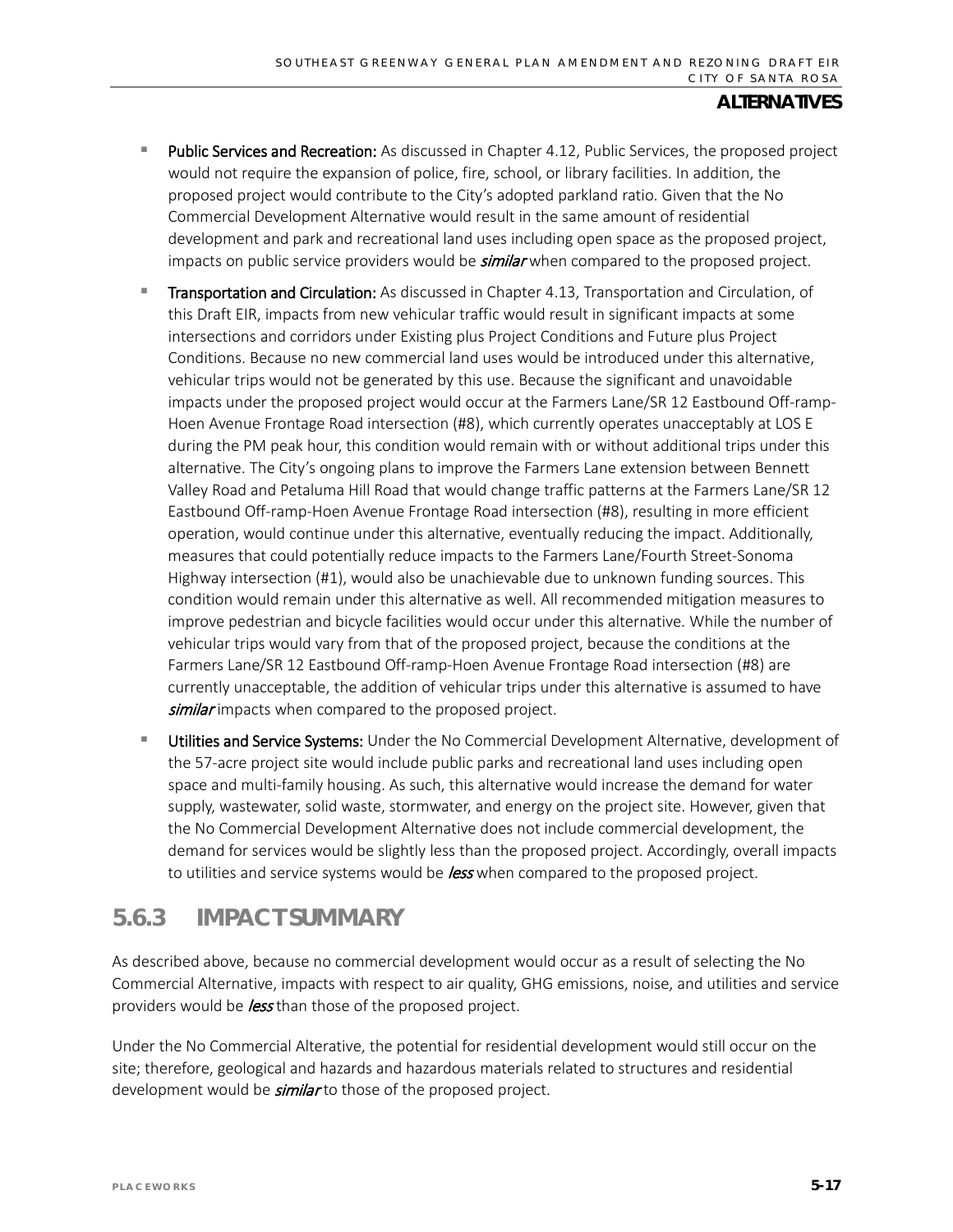The same amount of housing and the same amount of new residents would occur under both the No Commercial Alternative and the proposed project; thus, impacts related to population and housing, and public services and recreation would be *similar* to those of the proposed project.

For land use and planning, future potential development under both scenarios would be required to comply with the existing regulations and plans for the City of Santa Rosa; thus, impacts would be *similar* to those of the proposed project.

With respect to transportation and circulation, both scenarios would generate trips that would impact the already impacted Farmers Lane/SR 12 Eastbound Off-ramp-Hoen Avenue Frontage Road intersection (#8), which currently operates unacceptably at LOS E during the PM peak hour. Therefore, impacts were found to be *similar* to those of the proposed project.

# **5.6.4 RELATIONSHIP OF THE ALTERNATIVE TO THE PROJECT OBJECTIVES**

The No Commercial Development Alternative would generally comply with the project objectives by providing a 47.2-acre linear park with park and recreational uses, multi-family housing, and multi-modal opportunities. The No Commercial Development Alternative would also provide opportunities for the enhancement and protection of biological resources on the project site. However, this alternative would not provide opportunities for retail and commercial uses. Therefore, this alternative would not meet all of the project objectives.

# **5.7 REDUCED RESIDENTIAL DENSITY ALTERNATIVE**

# **5.7.1 DESCRIPTION**

Under the Reduced Residential Density Alternative, the multi-family housing proposed in the Southeast Greenway Area would be reduced by 50 percent, but would be remain in the same areas designated for such uses as that of the proposed project (see Figure 3-9 in Chapter 3, Project Description, of this Draft EIR). These areas include the 3.7-acre parcel along Vallejo Street, 4.7-acre parcel at the terminus of SR 12, and 1.2-acres at the west of Yulupa Avenue. Therefore, this alternative would result in new development potential for 47.2 acres of public parks and recreational land uses including open space, 122 multi-family housing units, and 12,000 square feet of commercial development. Similar to the proposed project, the Circulation Concept would also be implemented under the Reduced Residential Density Alternative. The General Plan 2035 would also be amended under this alternative to include land use and conforming zoning districts to allow future development of public parks and recreational land uses including open space, multi-family housing, and commercial development on the project site. As shown in Table 5-1, the Reduced Residential Density Alternative would introduce 316 residents and 40 employees to the Southeast Greenway Area.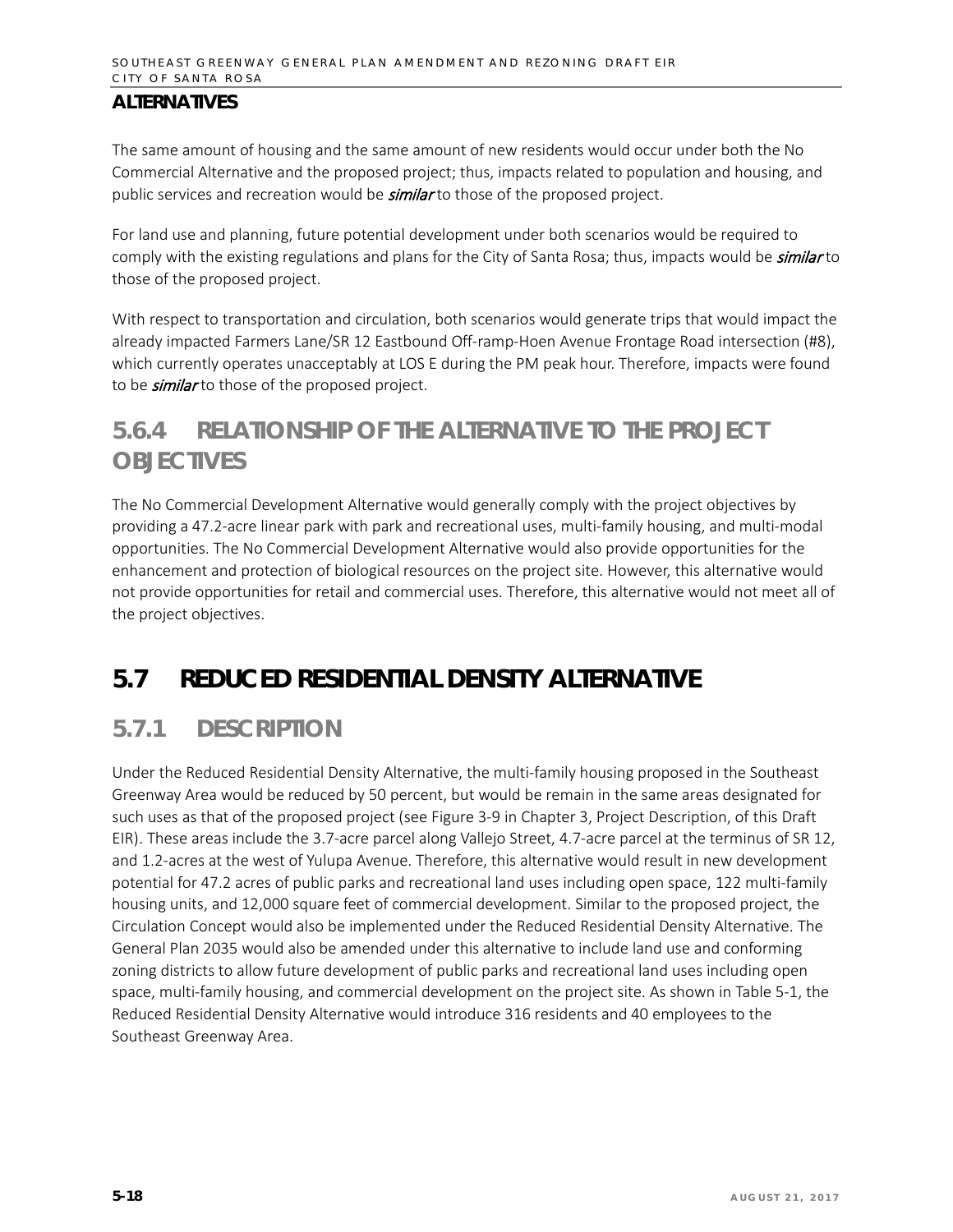# **5.7.2 IMPACT DISCUSSION**

The following analysis compares the potentially significant environmental impacts of the Reduced Residential Density Alternative with those of the project-related impacts for each of the environmental topics analyzed in detail in Chapter 4.1 through Chapter 4.14 of this Draft EIR. The impacts of each alternative are classified as greater, less, or essentially similar to (or comparable to) the level of impacts associated with the proposed project.

- Aesthetics: Similar to the proposed project, the Reduced Residential Density Alternative would result in modifications to the visual landscape and existing habitat on the project site. As discussed in Chapter 4.1, Aesthetics, views from street-level public viewing to the scenic vistas are intermittingly obstructed by existing conditions surrounding the project area with potential height increases site such as buildings, structures, and mature trees. Additionally, the publically accessible areas surrounding the project site are not recognized by the City or the State as scenic viewing locations. In addition, similar to the proposed project, development under the Reduced Residential Density Alternative would be subject to design review per Santa Rosa City Code (SRCC) Section 20-52.030, and would be required to comply with the General Plan 2035 Urban Design policies. Therefore, potential impacts to aesthetic resources under the Reduced Residential Density Alternative would be **similar** to the proposed project.
- Air Quality: Development under the proposed project would generate a substantial net increase in criteria air pollutant emissions that would exceed the Bay Area Air Quality Management District (BAAQMD) regional significance thresholds. Operational criteria air pollutant emissions would be generated from on-site area sources (e.g., landscaping fuel) and vehicle trips generated by the proposed project. Construction emissions associated with individual development projects under the proposed project would generate an increase in criteria air pollutants and Toxic Air Contaminants (TACs). Impacts associated with these effects were found to be significant and unavoidable at the programmatic level. Although the multi-family housing proposed under the Reduced Residential Density Alternative would be less intense when compared to the proposed project, it is likely that the operational and construction criteria air pollutant emissions would still generate a substantial net increase in criteria air pollutant emissions. However, because less residential development would occur under the Reduced Residential Density Alternative, impacts would be *less* than those of the proposed project.
- Biological Resources: As discussed in Chapter 4.3, Biological Resources, of this Draft EIR, development under the proposed project could impact special-status species, riparian habitat, wetlands and other waters, and wildlife movement opportunities or native nurseries in the Southeast Greenway Area; however, compliance with applicable federal, State, and local regulations as well as the proposed mitigation measures, would reduce potential impacts to a less-than-significant level. Similar to the proposed project, the Reduced Residential Density Alternative would be required to comply with the applicable regulations and proposed mitigation measures. Therefore, for these reasons and because the development footprint would similar to that of the proposed project, the impacts to biological resources under the Reduced Residential Density Alternative would be *similar* when compared to the proposed project.
- Cultural and Tribal Cultural Resources: Under the Reduced Residential Density Alternative, future development of public parks and recreational land uses including open space, multi-family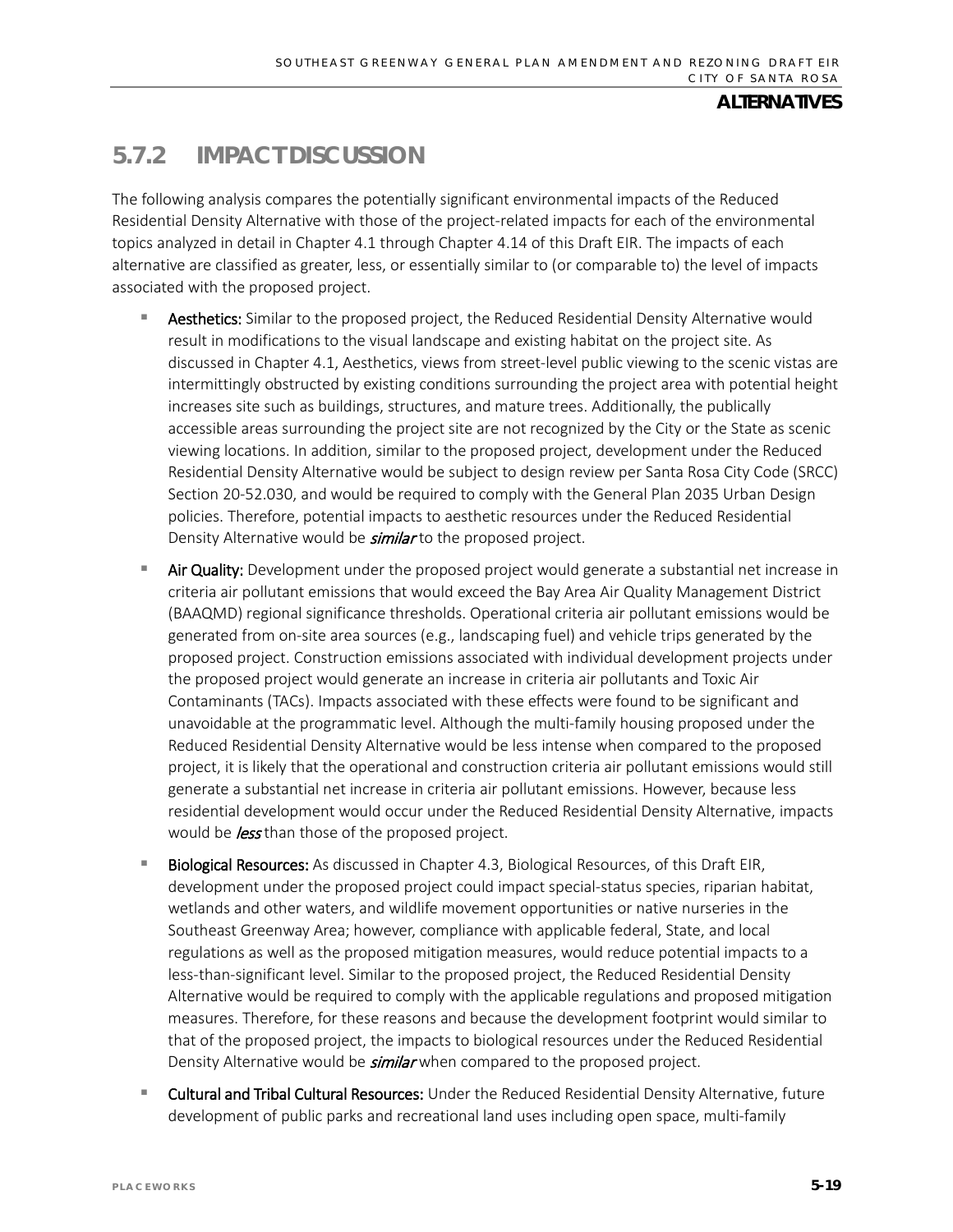housing, and commercial uses in the Southeast Greenway Area would still occur, but would be slightly less intense than the proposed project. Similar to the proposed project, development under this alternative would involve ground-disturbing activities during construction of future structures which could affect unknown cultural and Tribal Cultural Resources. Consequently, future development under the Reduced Residential Density Alternative would be subject to existing federal, State, and local regulations laws to protect cultural resources, which would generally ensure less-than-significant impacts to cultural and Tribal Cultural Resources. In addition, the Reduced Residential Density Alternative would be required to comply with mitigation measures as recommended under the proposed project. Accordingly, potential impacts cultural and Tribal Cultural Resources under the Reduced Residential Density Alternative would be similar to the proposed project.

- **Geology and Soils:** The Reduced Residential Density Alternative would result in the development of public parks and recreational land uses including open space, multi-family housing, and commercial space on the project site. Similar to the proposed project, this alternative would result in the potential for damage to structures from soil/geologic conditions (i.e., seismicity and ground shaking; flooding; liquefaction, lateral spreading; geologic and soil instabilities; soil erosion/loss of topsoil; expansive and corrosive soils; and groundwater). Therefore, this alternative would result in *similar* impacts related to geology and soils.
- Greenhouse Gas Emissions: With respect to GHG emissions, the proposed project would not result in any significant GHG emissions impacts as it would not exceed the per capita significance threshold for GHG emissions, nor would the proposed project conflict with an applicable plan, policy, or regulation adopted for the purpose of reducing the emissions of GHG emissions, as described in Chapter 4.6, Greenhouse Gas Emissions, of this Draft EIR. Given that development under the Reduced Residential Density Alternative would result in a 50 percent reduction in multifamily housing, this alternative would result in **less** GHG emissions when compared to the proposed project. It is important to note that by reducing the infill residential units, this alternative does not realize the same GHG emissions reductions as the proposed project through placing housing near existing residential-serving land uses.
- Hazards and Hazardous Materials: As described in Chapter 4.7, Hazards and Hazardous Materials, the proposed project would be required to comply with existing federal, State, and local regulations related to the safe use, handling, disposal, transport, and generation of hazardous materials. In addition, there are no public airports or private airstrips within 2 miles of the project site. Similar to the proposed project, the Reduced Residential Density Alternative would be required to comply with the applicable laws, regulations, and conditions of approval, which would minimize potential impacts related to hazard and hazardous materials. Accordingly, impacts associated with hazard and hazardous materials would be **similar** when compared to the proposed project.
- Hydrology and Water Quality: Although the Reduced Residential Density Alternative would result in 50 percent less multi-family housing, this alternative would increase the amount of impervious surfaces on the project site similar to that of the proposed project. As such, the Reduced Residential Density Alternative would be subject to the same existing federal, State, and local regulations relating to hydrology and water quality, similar to the proposed project. Compliance with existing regulations would ensure that pre- and post-construction impacts to water quality be minimized as future development occurs. Accordingly, impacts related to hydrology and water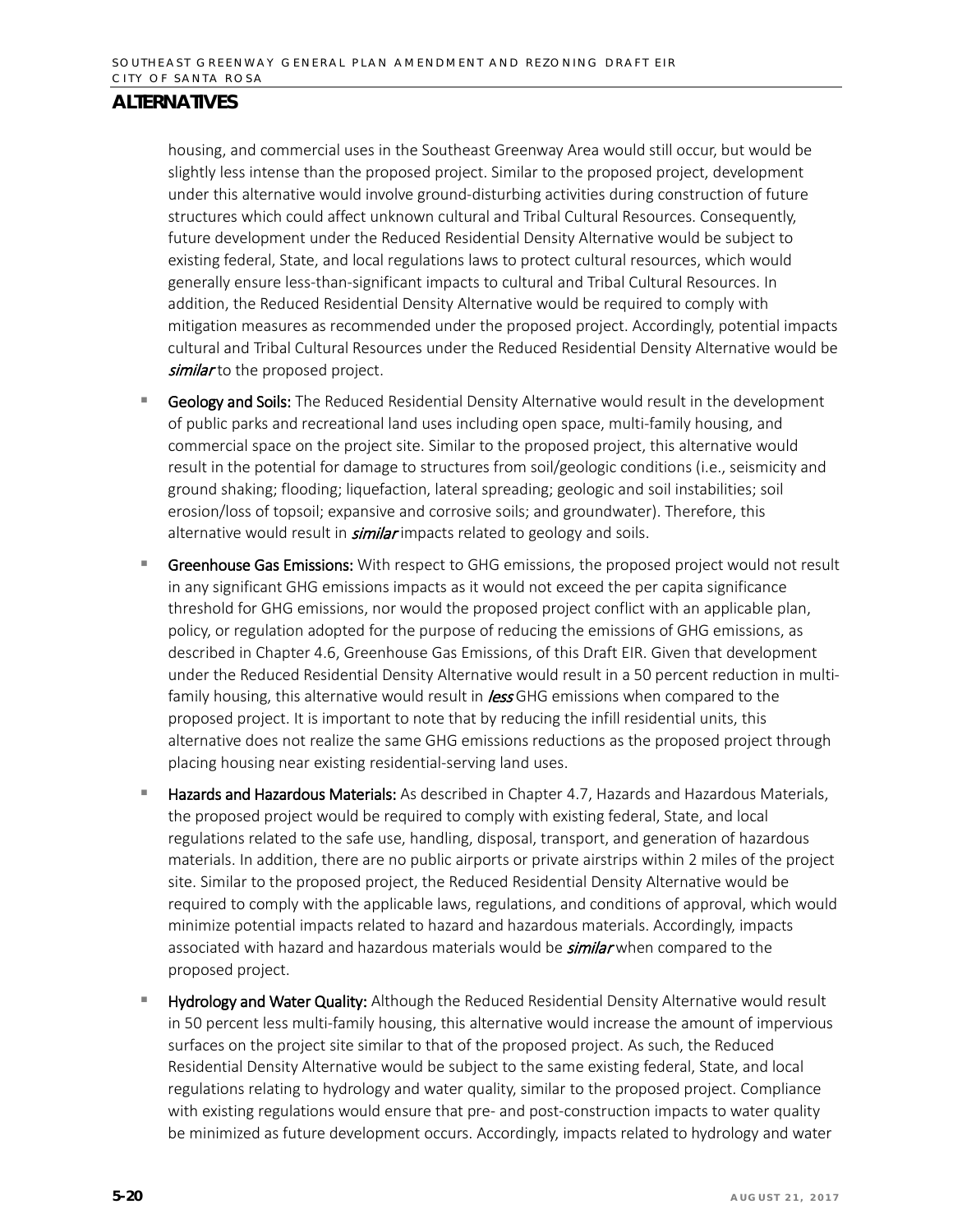quality under the Reduced Residential Density Alternative would be **similar** when compared to the proposed project.

- **Land Use and Planning:** Under the Reduced Residential Density Alternative the General Plan 2035 would be amended to allow for public parks and recreational land uses including open space, residential, and commercial land uses on the project site. Similar to the proposed project, the Reduced Residential Density Alternative would be required to comply with and further the objectives of applicable land use plans such as the General Plan 2035, *Climate Action Plan*, *Plan Bay Area*, the *Bicycle and Pedestrian Master Plan*, and the *Citywide Creek Master Plan*. Thus, impacts related to land use objectives would be *similar* under the Reduced Residential Density Alternative. It is important to note that this alternative does not contribute to meeting the City's housing needs at the same level as the proposed project; however, because the site was not previously designated as land with potential housing potential, this is not considered to be an impact.
- Noise: Similar to the proposed project, development under the Reduced Residential Density Alternative would result in temporary and permanent increases to ambient noise levels. Accordingly, this alternative would be subject to General Plan 2035 policies, noise standards in the SRCC, and applicable best management practices described in Chapter 4.10, Noise, of this Draft EIR. Given that the level of development under Reduced Residential Density Alternative would less at the project site (i.e., 122 fewer residential units), noise related impacts under this alternative would be *less* when compared to the proposed project.
- Population and Housing: As discussed in Chapter 4.11, Population and Housing, the proposed project would not induce substantial unplanned growth, displace housing, or displace substantial numbers of people. Similar to the proposed project, the Reduced Residential Density Alternative would be required to comply with General Plan 2035 Housing policies which seek to provide adequate housing opportunities for all residents. Given, that the Reduced Residential Density Alternative would result in a 50 percent less residential development as the proposed project, impacts related to population and housing would be *less* when compared to the proposed project.
- Public Services and Recreation: As discussed in Chapter 4.12, Public Services, the proposed project would not require the expansion of police, fire, school, or library facilities. Because 50 percent fewer residents would be introduced to the project site as a result of this alternative, impacts to public services are assumed to be *less* when compared to the proposed project.

With respect to recreational services, similar to the proposed project the Reduced Residential Density Alternative would contribute to the City's adopted parkland ratio and the demand would be less with the addition of 50 percent fewer residents to Santa Rosa. Accordingly, the impacts would be *less* when compared to the proposed project.

 Transportation and Circulation: As discussed in Chapter 4.13, Transportation and Circulation, of this Draft EIR, impacts from new vehicular traffic would result in significant impacts at some intersections and corridors under Existing plus Project Conditions and Future plus Project. Because 122 fewer residential units would be introduced under this alternative, it is assumed that fewer residential vehicular trips would be generated when compared to the proposed project. Because the significant and unavoidable impacts under the proposed project would occur at the Farmers Lane/SR 12 Eastbound Off-ramp-Hoen Avenue Frontage Road intersection (#8), which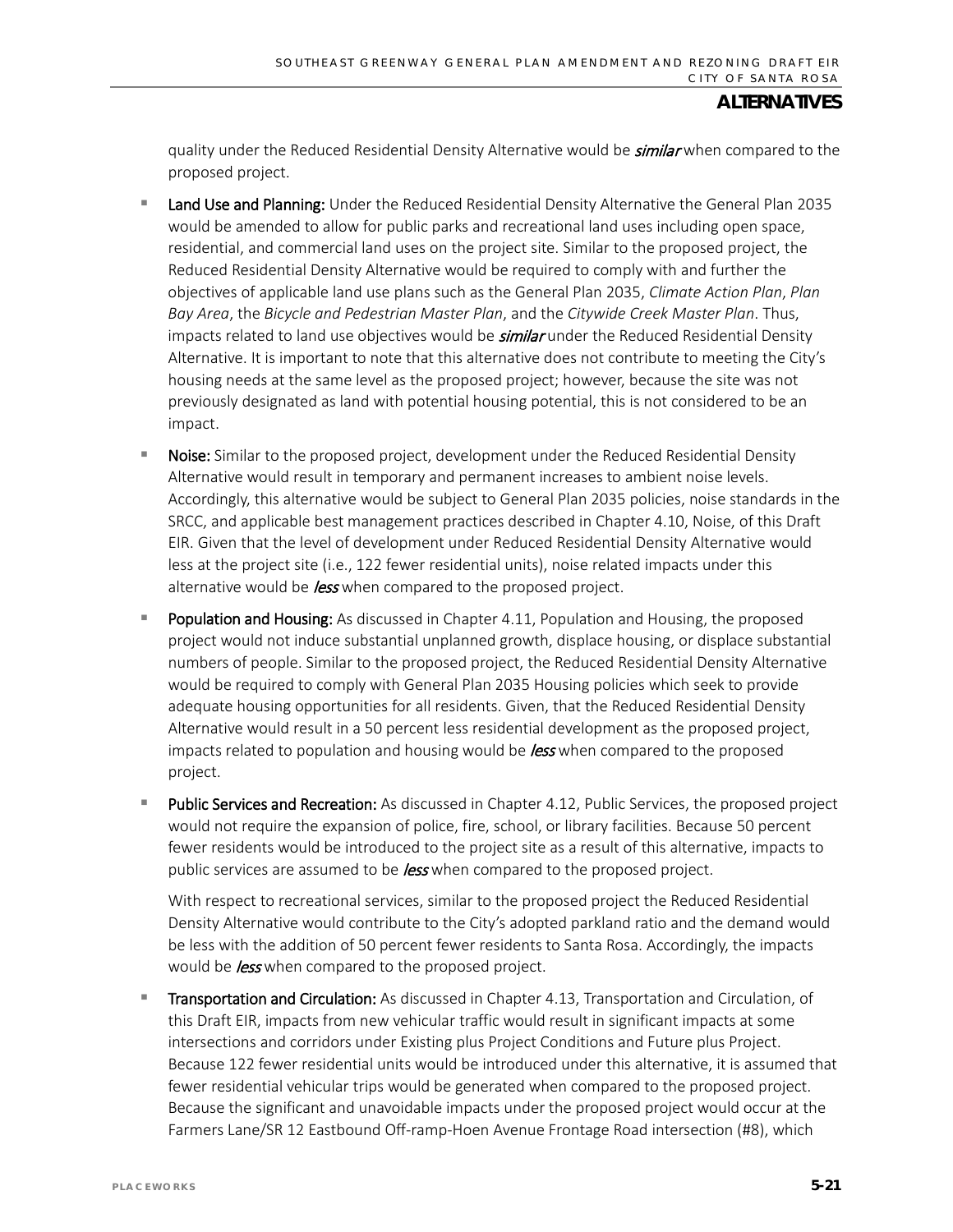currently operates unacceptably at LOS E during the PM peak hour, this condition would remain with or without additional trips under this alternative. The City's ongoing plans to improve the Farmers Lane extension between Bennett Valley Road and Petaluma Hill Road that would change traffic patterns at the Farmers Lane/SR 12 Eastbound Off-ramp-Hoen Avenue Frontage Road intersection (#8), resulting in more efficient operation, would continue under this alternative, eventually reducing the impact. Additionally, measures that could potentially reduce impacts to the Farmers Lane/Fourth Street-Sonoma Highway intersection (#1), would also be unachievable due to unknown funding sources. This condition would remain under this alternative as well. All recommended mitigation measures to improve pedestrian and bicycle facilities would occur under this alternative. While the number of vehicular trips would vary from that of the proposed project, because conditions at the conditions at the Farmers Lane/SR 12 Eastbound Off-ramp-Hoen Avenue Frontage Road intersection (#8) are currently unacceptable, the addition of vehicular trips under this alternative is assumed to have **similar** impacts when compared to the proposed project.

**Utilities and Service Systems:** Under the Reduced Residential Density Alternative, development on the 57-acre project site would include public parks and recreational land uses including open space, multi-family housing, and commercial development. As such, this alternative would increase the demand for water supply, wastewater, solid waste, stormwater, and energy on the project site. However, given that the Reduced Residential Density Alternative results in 122 fewer units, the demand for services would be slightly less than the proposed project. Accordingly, overall impacts to utilities and service systems would be *less* when compared to the proposed project.

## **5.7.3 IMPACT SUMMARY**

As described above, because 50 percent less residential development would occur as a result of selecting the Reduced Residential Density Alternative, impacts with respect to air quality, GHG emissions, noise, population and housing, public services and recreation, and utilities and service providers would be less than those of the proposed project.

Because the area of ground disturbance would be similar under both the Reduced Residential Density Alternative and the proposed project, impacts to aesthetics, biological resources, and unknown cultural and Tribal Cultural Resources would be **similar** to those of the proposed project.

Under the Reduced Residential Density Alternative, the potential for residential development would still occur on the site; therefore, geological and hazards and hazardous materials related to structures and residential development would be **similar** under both scenarios.

For land use and planning, future potential development under both scenarios would be required to comply with the existing regulations and plans for the City of Santa Rosa; thus, impacts would be *similar* to those of the proposed project.

With respect to transportation and circulation, both scenarios would generate trips that would impact the already impacted Farmers Lane/SR 12 Eastbound Off-ramp-Hoen Avenue Frontage Road intersection (#8), which currently operates unacceptably at LOS E during the PM peak hour. Therefore, impacts were found to be *similar* to those of the proposed project.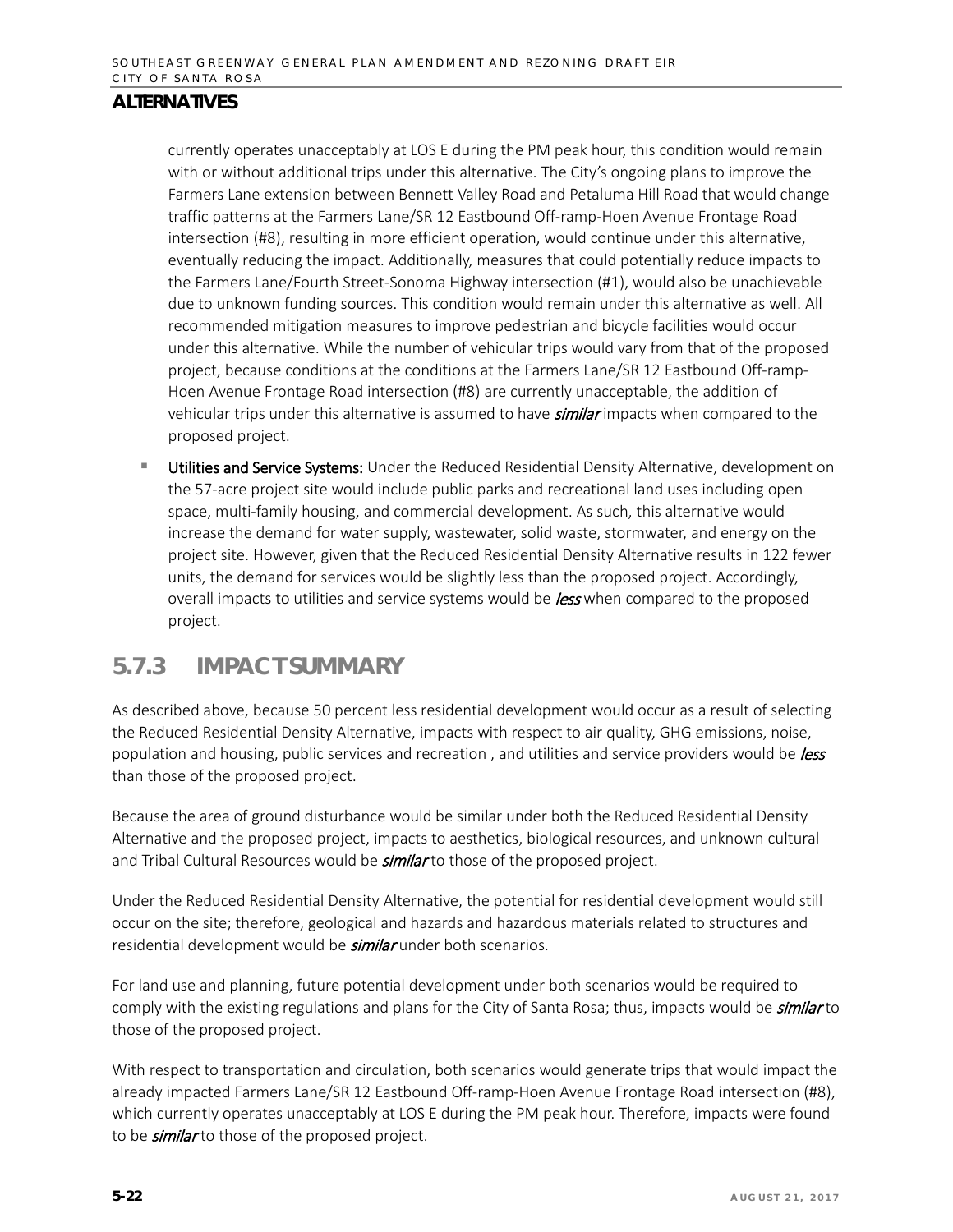# **5.7.4 RELATIONSHIP OF THE ALTERNATIVE TO THE PROJECT OBJECTIVES**

The Reduced Residential Density Alternative would comply with the project objectives by providing a 47.2-acre linear park with open space, multi-family housing, commercial development, and multi-modal opportunities. The Reduced Residential Density Alternative would also provide opportunities for the enhancement and protection of biological resources on the project site. Therefore, this alternative would meet all of the project objectives, but not to the same degree with respect to providing housing to meet the City's housing needs.

# **5.8 ENVIRONMENTALLY SUPERIOR ALTERNATIVE**

In addition to the discussion and comparison of impacts of the proposed project and the alternatives, Section 15126.6 of the CEQA Guidelines requires that an "environmentally superior" alternative be selected and the reasons for such a selection be disclosed. In general, the environmentally superior alternative is the alternative that would be expected to generate the least environmental impact. Identification of the environmentally superior alternative is an informational procedure and the alternative selected may not be the alternative that best meets project objectives.

As shown in Table 5-2, the No Project Alternative would, in comparison to the project, result in fewer impacts when compared to those of the proposed project for all of the environmental impacts. It is important to note that with respect to biological resources (restore habitat), land use and planning (division of a community) and public services and recreation (adding new parkland), the No Project Alternative would not address these issues and improve conditions as would the proposed project. Regardless, because these do not necessarily result in a physical impact on the environment, the No Project Alterative is considered the environmentally superior alternative. However, in accordance with State CEQA Guidelines Section 15126.6(e)(2), if the environmentally superior alternative is the "No Project" alternative, the EIR shall also identify an environmentally superior alternative among the other alternatives.

As shown on Table 5-2, the No Commercial/Residential Alternative would have less impacts related to air quality, aesthetics, biological resources, geology and soils, GHG emissions, hazards and hazardous materials, hydrology and water quality, noise, population and housing, public services and recreation, and utilities and service system when compared to the proposed project. Accordingly, when compared to the proposed project, the No Commercial Development Alternative and the Reduced Residential Density Alternative, the No Commercial/Residential Alternative would be considered the environmentally superior alternative. However, because this alternative does not include residential or commercial development, it would meet some, but not all of the project objectives.